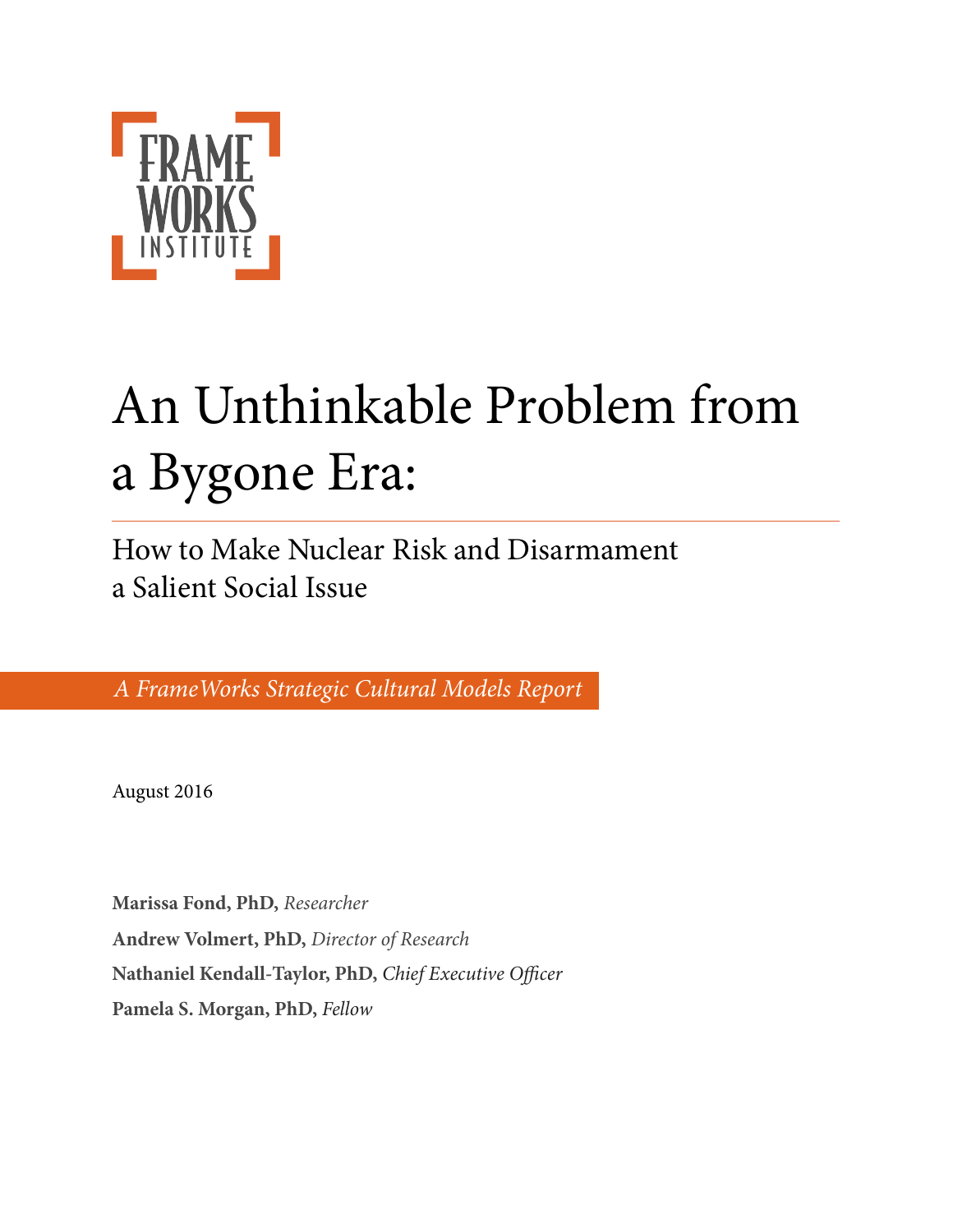# **Table of Contents**

| IV. An Emerging Framing Strategy and Questions for Future Research26 |
|----------------------------------------------------------------------|
|                                                                      |
|                                                                      |
|                                                                      |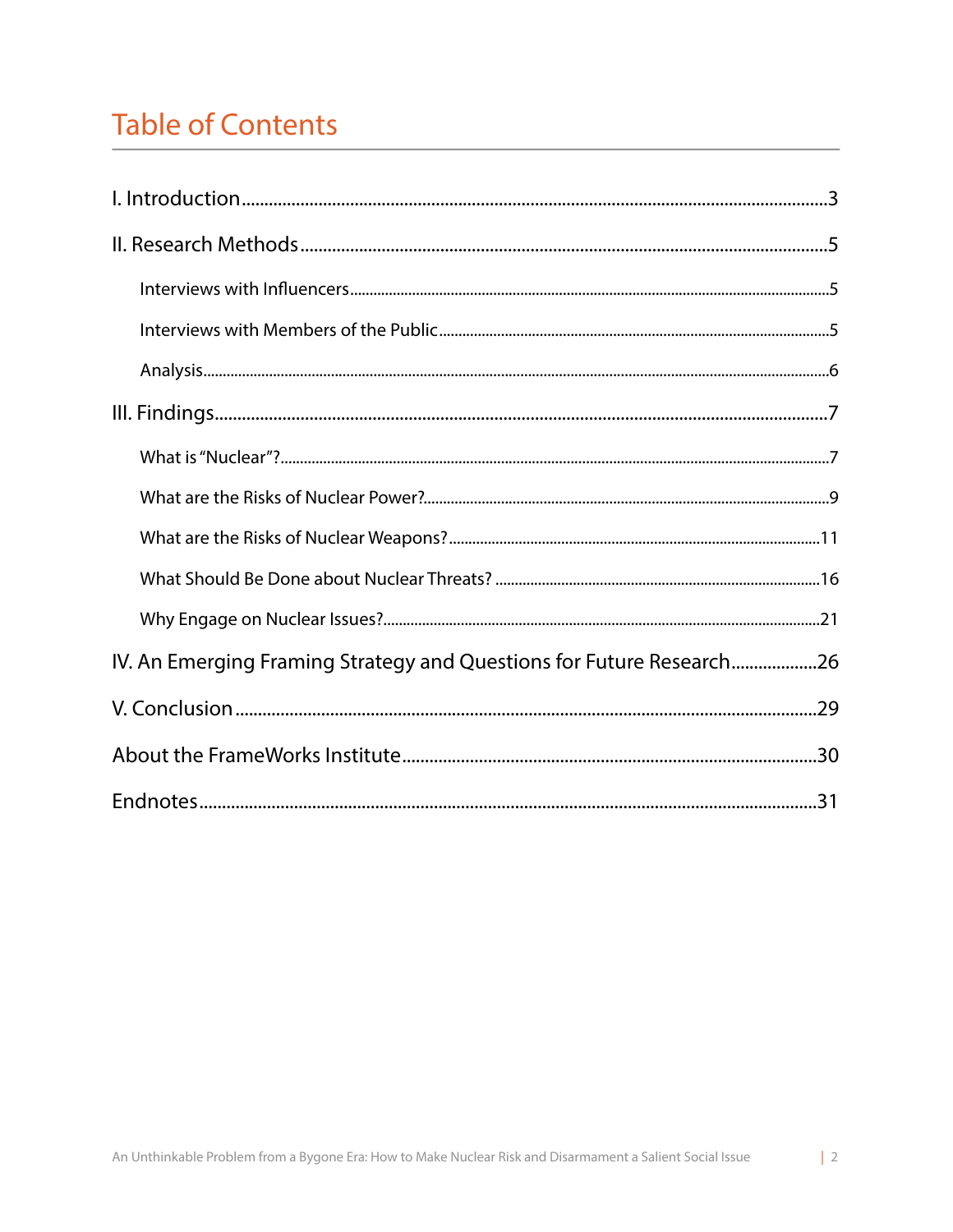## <span id="page-2-0"></span>I. Introduction

The threat of nuclear disaster—either intentional or accidental—is significant and growing, but the American public does not see the reduction of nuclear weapons as an urgent priority. On the contrary, nuclear weapons—and the serious threat they pose to humanity—rank exceptionally low on the public's list of concerns. Americans, in other words, do not give much thought to what is, for many, an unthinkable idea: nuclear disaster and its catastrophic consequences.

To raise the salience of this issue, proponents of disarmament must understand the causes of public indifference. This indifference is not a matter of chance or accident, nor is it the fleeting result of capricious shifs in public opinion. Rather, it is the natural consequence of the deep assumptions and implicit understandings—what cognitive anthropologists call *cultural models*[1](#page-30-1)—that are embedded in American culture and that structure public thinking about nuclear issues. These cultural models shape how people think and talk about nuclear issues; they drive people's disregard for the gravity of the problem and their reluctance to work toward solutions. To develop communications strategies that have the power to build and sustain meaningful commitment to solving nuclear problems, advocates must understand the attitudes, beliefs, and assumptions that underlie public indifference about this issue.

Tis report explores the thinking of both social elites (whom we refer to in this report as *in*f*uencers*) and the general public. The interest in influencers arises from the recognition that to move this issue up the national agenda, advocates must engage people who have the infuence and skills to raise the profle of nuclear issues. Broader public engagement is also vital, as people's understanding of an issue and their motivation to take action often determine whether social movements succeed or fail.<sup>2</sup>

The research presented in this report represents the first phase of a larger project, which aims to develop and empirically test reframing strategies that can build public understanding of nuclear issues, generate issue engagement, and increase support for policies that can reduce the likelihood of nuclear disaster. The fndings herein will help communicators strengthen the public's productive understandings of key concepts in the nuclear debate and avoid cuing patterns of thinking that shut down debate or lead reasoning in unproductive directions.

In this report, we address the following questions:

- 1. **How do infuencers in particular, and the American public more broadly, think about nuclear risk and nuclear weapons?**
- 2. **How do infuencers think about engagement with nuclear issues?** Understanding why infuencers personally engage with key causes—and why they do not currently engage on nuclear issues—is critical to understanding how they might be more effectively utilized as ambassadors, disseminators, connectors, and cultural change-makers.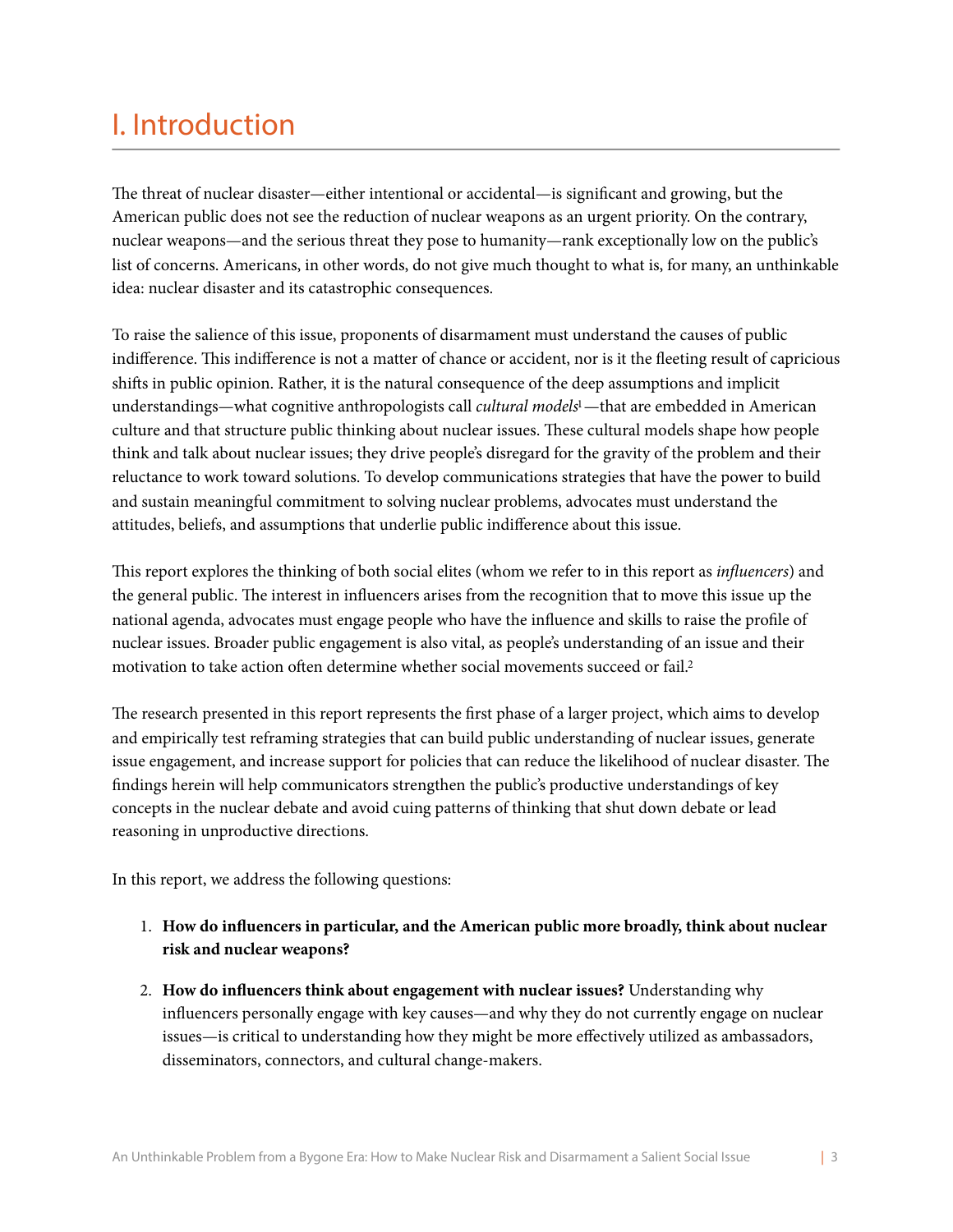- 3. **What are the key challenges in communicating about nuclear issues?** Understanding how people think about nuclear issues, and applying fndings from previous research to framing complex social and scientifc issues, will help advocates identify the most difficult challenges that communicators face and help them spark real, sustained change.
- 4. **What can we do to address these challenges and engage the general public and key infuencers in particular?** We draw on our cultural models research, framing theory, and previous FrameWorks research on social policy issues to generate an initial set of reframing recommendations and hypotheses.

It is important to highlight that this research shows that infuencers draw on the same cultural models that other members of the public do when thinking about nuclear weapons and risk. This is consistent with past FrameWorks research fndings[.3](#page-30-3) As such, fndings from our interviews with the public and with influencers are presented together, due to the close alignment of perspectives. This report does, however, attend to concerns that are specifc to infuencers when discussing engagement on nuclear issues.

We begin with a brief discussion of research methods, which draw on best practices in semi-structured cognitive interviewing. Next, we review the cultural models that structure people's thinking on nuclear issues and that shape infuencer engagement. Understanding how people use cultural models to think about and engage with issues allows us to outline the key challenges that communicators face and present initial recommendations that communicators can use to overcome these challenges. We conclude by proposing an initial framing strategy and laying out research questions that will be addressed in future phases of the reframing project.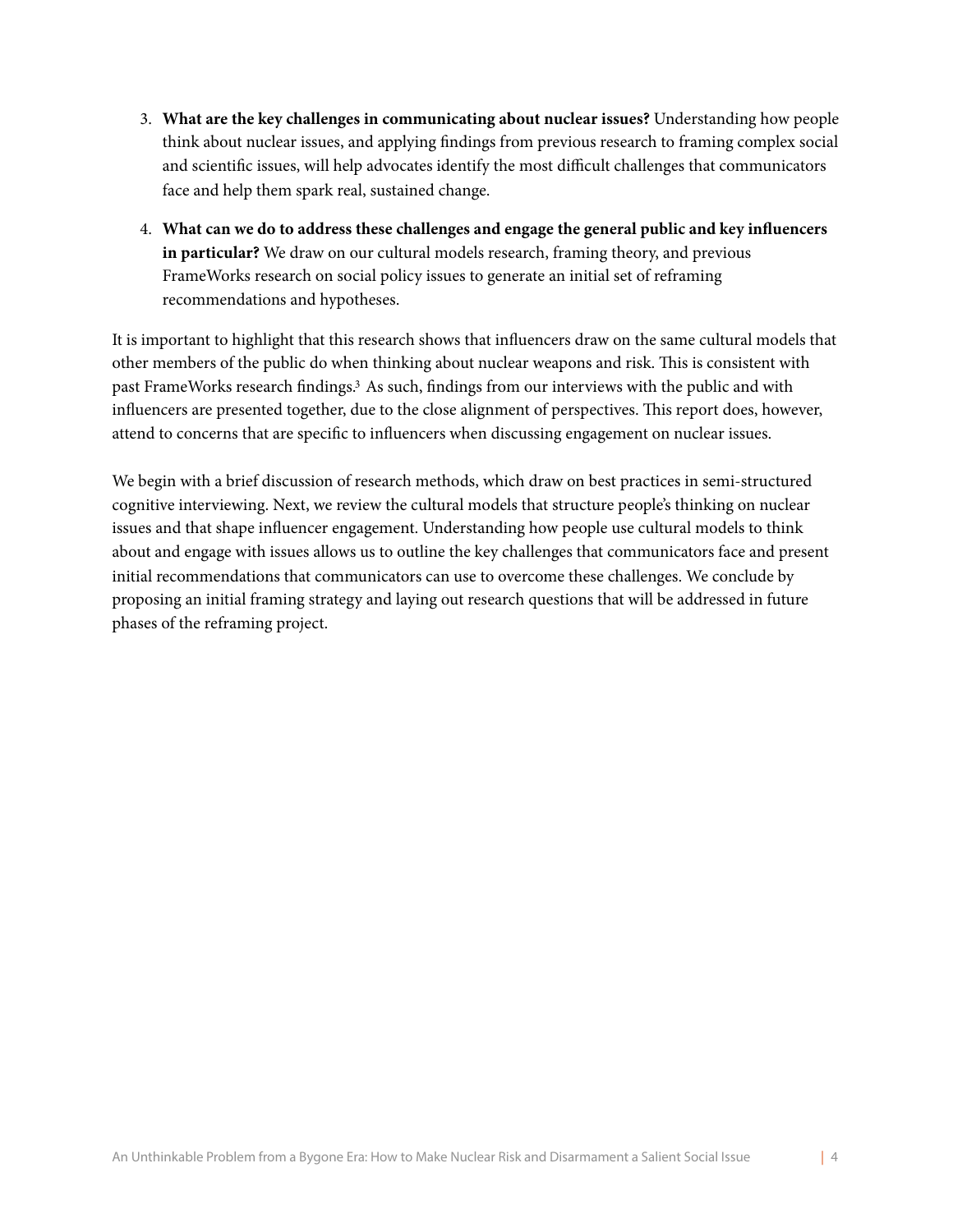## <span id="page-4-0"></span>II. Research Methods

The cultural models discussed below represent the key patterns of thinking that emerged from a cognitive analysis of extended one-on-one interviews with infuencers and brief one-on-one interviews with members of the public.

#### <span id="page-4-1"></span>**Interviews with Infuencers**

FrameWorks researchers conducted a set of cultural models interviews with infuencers. Infuencers were defned as highly educated individuals who hold leadership positions in the felds of technology and sofware development; entertainment and the arts; business and fnance; or strategic communications. Participants were also deeply engaged in professional associations, boards, and groups that refect their professional interests.

In April and May 2016, FrameWorks researchers interviewed 20 infuencers who were evenly distributed across the four sectors described above and across four metropolitan areas (Chicago, the Bay Area, Philadelphia, and Los Angeles). The sample included seven women and 13 men. Ten participants described their political views as "middle of the road," eight as "liberal," and two as "conservative." The mean age of the sample was 47 years old, with an age range from 29 to 72.

The interviews lasted approximately one-and-a-half hours and, with participants' permission, were audio recorded and subsequently transcribed for analysis.

The semi-structured interviews were designed to elicit ways of thinking and talking about concepts related to nuclear issues and explored participant thinking about engagement in social causes. The researchers approached each interview with a set of topic areas but left the order in which these topics were covered largely to participants. Researchers allowed sufficient time for participants to explore the topic areas of the interview in a naturalistic style, enabling researchers to identify cultural models that represent shared patterns of thinking.

#### <span id="page-4-2"></span>**Interviews with Members of the Public**

FrameWorks researchers conducted a set of 10–15 minute interviews with members of the public on the streets of Brooklyn and Chicago. Participants were diverse in age, ethnicity, education level, and professional feld; the goal for these interviews was to identify patterns in public thinking about nuclear issues.

In May 2016, FrameWorks researchers interviewed 32 participants. The sample included 15 women and 17 men. Twelve described their political views as "independent" or middle of the road," 17 as "liberal," and three as "conservative." The mean age was 40 years old, with an age range from 19 to 80. Interviews were video and audio recorded (with participant consent) for analysis.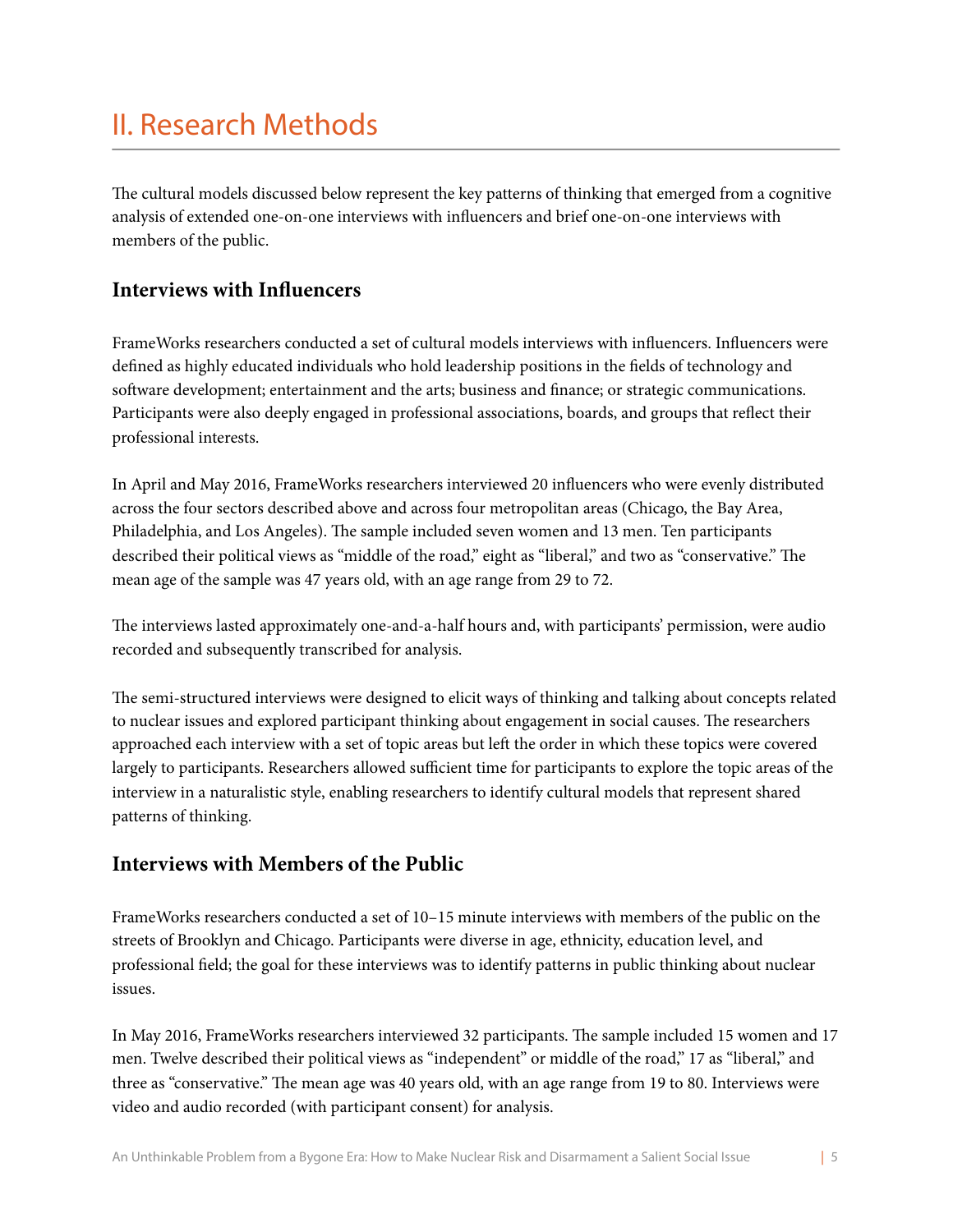As with the interviews with infuencers, participants were asked open-ended questions and encouraged to discuss any concepts or points that they deemed relevant to the discussion.

#### <span id="page-5-0"></span>**Analysis**

FrameWorks researchers adapted analytical techniques employed in cognitive and linguistic anthropology to examine how participants understand issues related to nuclear weapons and risk[.4](#page-30-4) Taking a grounded theory approach<sup>5</sup> to the interview data, researchers independently coded elements of participants' language to identify common, standard ways of talking to reveal shared patterns of thinking, assumptions, logical steps, and cognitive connections. Researchers then compared their analyses to identify prominent cultural models and themes.

Our analysis revealed that infuencers and the public draw on the same cultural models to make sense of nuclear issues and showed no strong, patterned differences between how these two groups think about these issues. For this reason, we frst discuss the models that emerged form research in general and then focus on infuencers specifcally in a subsequent discussion of topics related to engagement and innovation.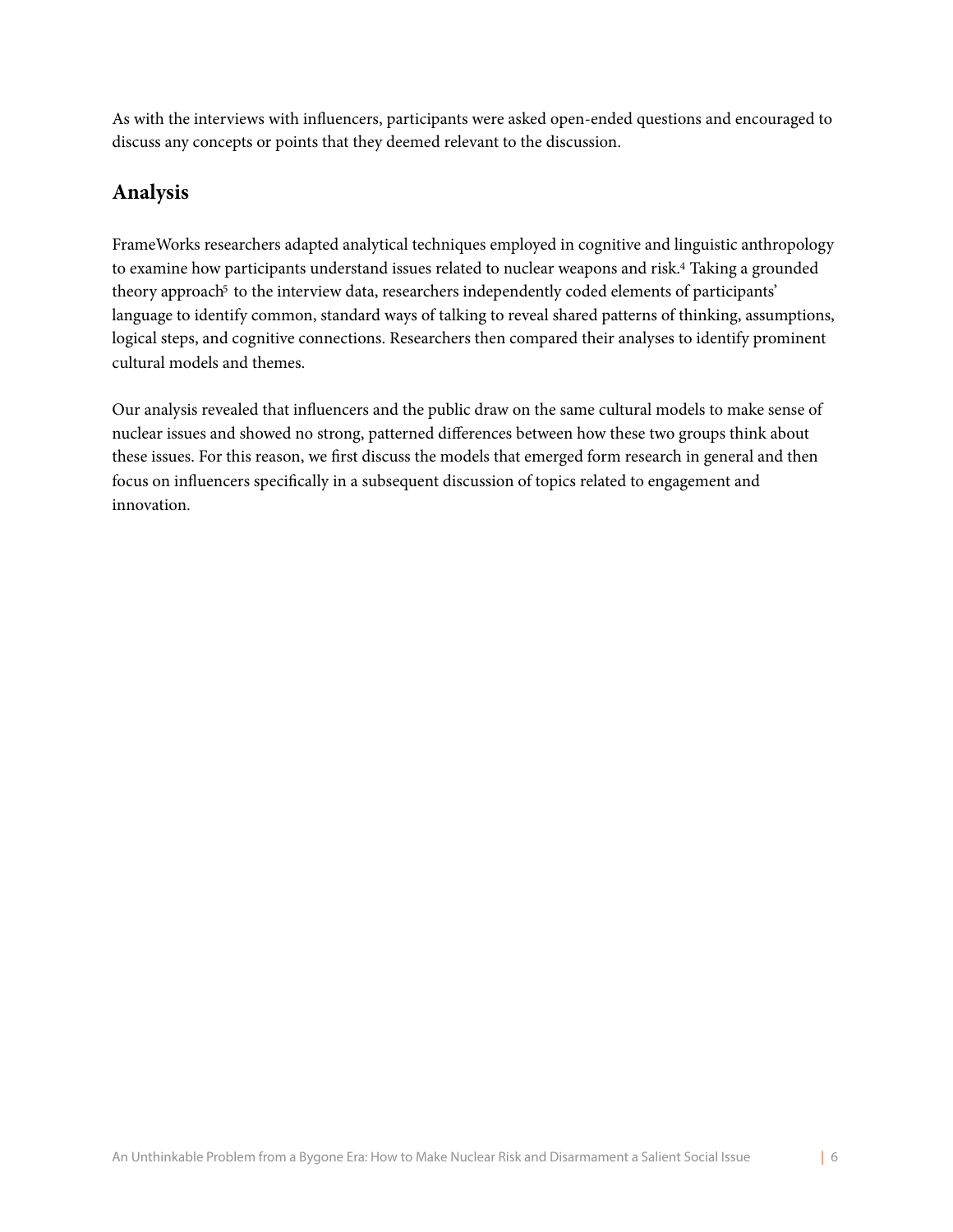### <span id="page-6-0"></span>III. Findings

In this section, we detail the cultural models that structure thinking about nuclear issues. Our research showed that people draw upon a range of understandings and assumptions to think about nuclear issues. While some of these models confict with each other, all are available ways of thinking and become active at different times, when different concepts come into focus. We explore this mix of cultural models below and discuss their implications for those communicating about nuclear issues.

To use the fndings in communications practice, it is important to understand that:

- 1. Tere are **multiple ways of thinking** that people draw upon to make sense of nuclear issues and form opinions about what actions, if any, should be taken;
- 2. **not all of these ways of thinking are equally productive**—some increase the salience of nuclear issues and aid in communicating key messages, while others shut down thinking about nuclear issues and decrease their overall salience; and
- 3. communicators should **cue productive models and avoid activating less productive ways of thinking**. This is the core of effective framing practice.

#### <span id="page-6-1"></span>**What is "Nuclear"?**

**1. The** *Energy and Bombs* **Cultural Model.** Analysis of people's top-of-mind thoughts shows that there are strong and immediate default associations with the term "nuclear." Two powerful prototypes—or "pictures in people's heads"—become active in thinking: nuclear *weapons* and nuclear *power*. The following excerpt<sup>6</sup> illustrates this dual focus:

Researcher: What comes to your mind when you hear the term "nuclear"? Participant: Energy and bombs.

While people have well-established ways of thinking about nuclear energy and weapons, and these issues come easily to mind, nuclear *technology* is a "cognitive hole"—an area where people lack basic knowledge and are without underlying ways of thinking. The influencers interviewed were well informed about current events, and nuclear issues in general, but they readily and explicitly acknowledged that they did not understand issues related to nuclear technology, and their talk evidenced this lack of knowledge.

As described below, people see danger in specifc *uses* of nuclear technology, including the intentional deployment of weapons and the risk of leaks or meltdowns from nuclear power plants. But they do not understand the technology itself and therefore do not recognize or understand the risks that come along with the old and sometimes defective technology of an aging arsenal.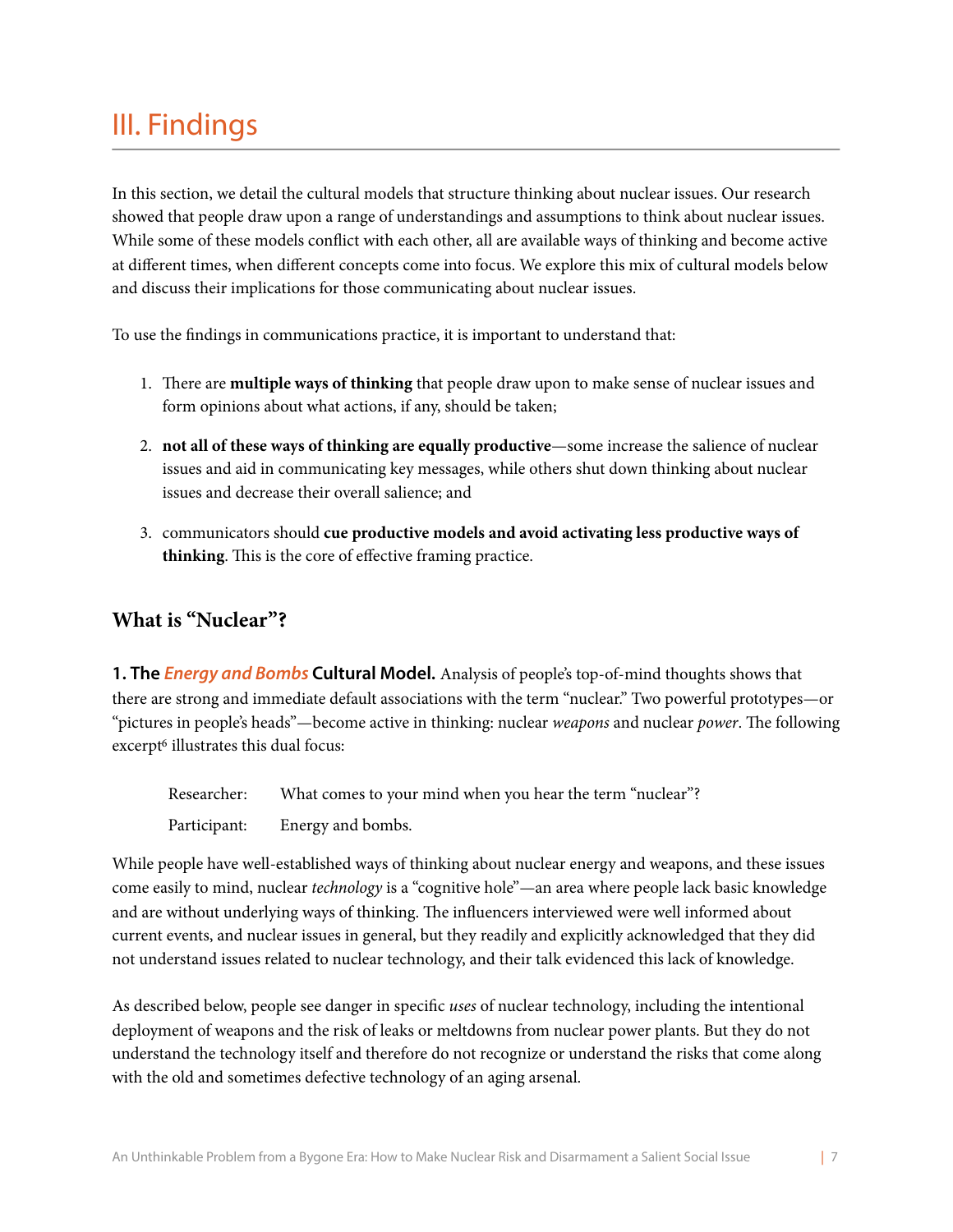**Recommendation: Develop explanations that fll the cognitive hole around nuclear technology.** The risk of defective technology is simply not on the public's radar. While people understand that nuclear material is dangerous, they do not understand many of the risks inherent in nuclear technology. Developing clear and concise explanations of the basics of nuclear technology will enable communicators to help people see the risks that attach to the technology itself—not only its specifc uses or deployments. Tis will lead to a fuller, more accurate understanding of nuclear issues, increased interest in addressing these issues, and more support for specifc policies.

**2. The** *Nuclear=Danger* **Cultural Model.** The concept of *nuclear* is inextricably linked with *danger* in people's thinking. The use of nuclear materials is assumed to entail a high level of risk and danger. When thinking about nuclear power, the possibility of leaks or meltdowns was top-of-mind, and participants frequently raised high-profile disasters (e.g., Chernobyl, Three Mile Island, and Fukushima) to describe the dangers that accompany the use of nuclear energy. Participants readily discussed the potential that nuclear weapons have to annihilate entire cities or countries through violent deployment and to produce harmful, lingering effects. Hiroshima was the most frequently raised exemplar of nuclear devastation.

| Researcher:  | I wonder what you think of when you hear the term "nuclear." What comes to<br>mind?                                                                                                                                                                                                                                                                                                                                                                                     |
|--------------|-------------------------------------------------------------------------------------------------------------------------------------------------------------------------------------------------------------------------------------------------------------------------------------------------------------------------------------------------------------------------------------------------------------------------------------------------------------------------|
| Participant: | I would say danger.                                                                                                                                                                                                                                                                                                                                                                                                                                                     |
| Researcher:  | What kind of danger?                                                                                                                                                                                                                                                                                                                                                                                                                                                    |
| Participant: | So, you know, I think that nuclear power is a tremendous tool. It's also extremely<br>dangerous. We saw what happened in Japan, the Fukushima plant there—I think<br>that really showed the risk that we had. Now, granted, that risk is very minimal.<br>We've had nuclear power for decades with very few major accidents. But the<br>reality is, when there is one, the effects can be catastrophic. So, that's why I<br>consider it a very dangerous form of power. |
| Researcher:  | What about "nuclear weapons?" What do you think about when you think about<br>"nuclear weapons?"                                                                                                                                                                                                                                                                                                                                                                        |
| Participant: | Again, extremely dangerous.                                                                                                                                                                                                                                                                                                                                                                                                                                             |

It is important to highlight that while the public assumes that the use of nuclear materials is inherently dangerous, they do not automatically reject the use of nuclear energy or nuclear weapons. This point has important implications for communicating about nuclear issues and the value and limits of focusing on the dangers associated with nuclear weapons.

**Recommendation: Go beyond the dangers posed by nuclear issues and develop messages that clearly and concretely talk about solutions.** Communications that focus exclusively on the danger associated with nuclear issues are unlikely to change people's opinions or spark engagement. Ensuring that people see the danger of nuclear weapons is an important part of effective communications, but this research shows clearly that this is not a main challenge because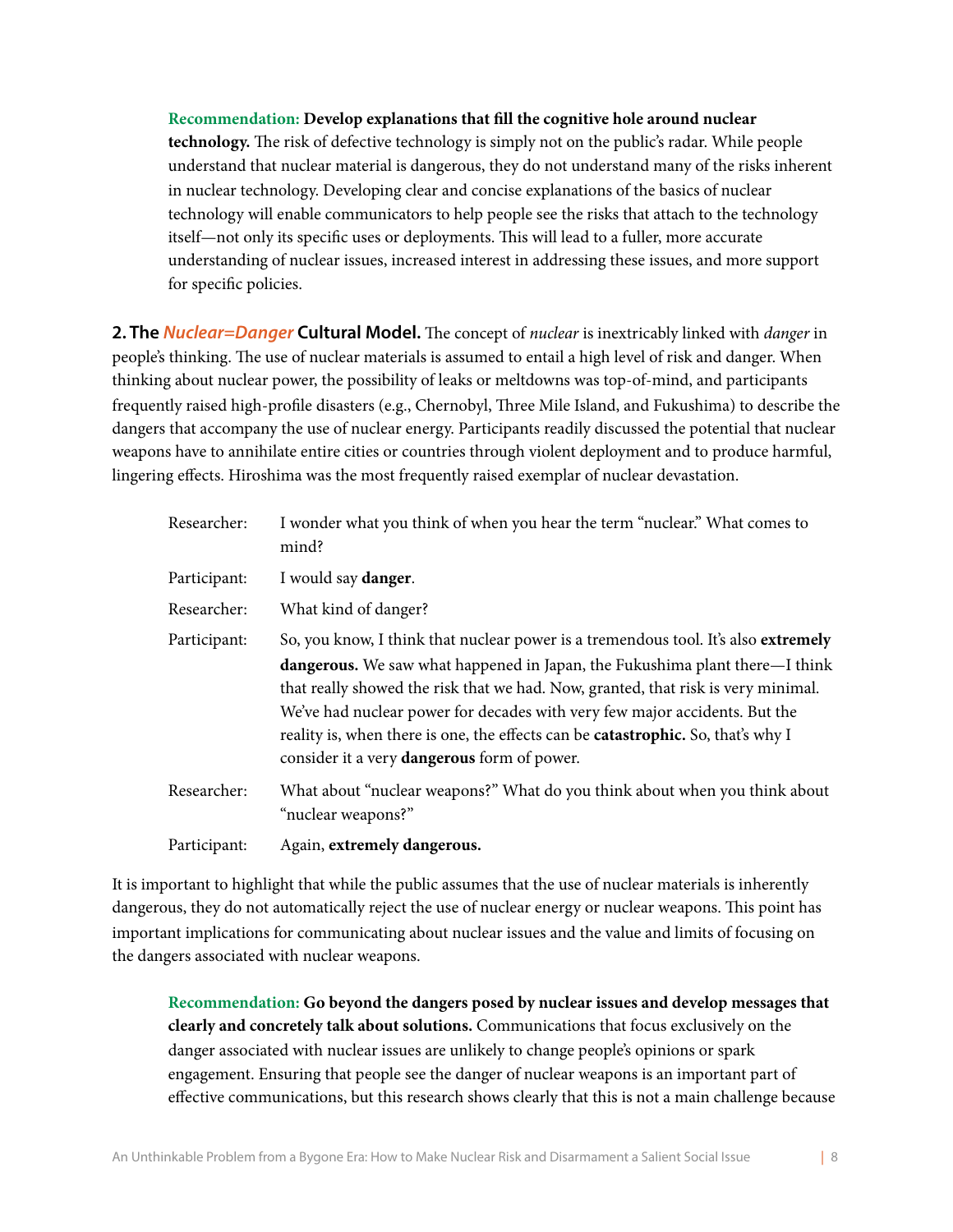people already associate "nuclear" with danger. Furthermore, messages that cue the dangers of nuclear weapons without explaining solutions risk cultivating a sense that the problems are overwhelming. When people are overwhelmed by a problem, they are less able to engage with solutions, believe in their efficacy, and take action to enact them. Others in the feld have also commented on the ineffectiveness of danger-focused messages[.7](#page-30-7)

#### <span id="page-8-0"></span>**What are the Risks of Nuclear Power?**

There is a set of cultural models about nuclear power and energy that those communicating about nuclear weapons must keep in mind. If activated, even inadvertently, these models have the potential to shape how people think about weapons issues.

**1. The** *Accident* **Cultural Model**. When thinking about nuclear energy, people assume that mishaps are accidental. Notice how the participant below cites the example of an earthquake—something outside of human control—and its effect on Fukushima.

Participant: I think [risks] can be mitigated. I think right now, public perception is down, especially after the Fukushima plant and all of that. And even there, like, I think about it—that's a 9.2 earthquake, and it handled that with some damage, but there's not a global leak. That was pretty darn good, given that it handled a 9.2 earthquake.

The *Accident* model stands in clear contrast to how people think about the danger of nuclear weapons, which is assumed to result from intentional actions. There is a strong and highly predictable association between nuclear energy and accidents, on the one hand, and between nuclear weapons and intentional harm, on the other. Therefore, when people think about accidents in the context of nuclear issues, they are likely to assume that the discussion is about power and energy, not weapons. In this way, discussions of "accidental deployment" or mistakes in the management of defective weapons are likely to be seen as energy and power issues rather than as weapons issues.

**2. The** *Reasonable Risk* **Cultural Model.** Nuclear energy is generally assumed by the public to be a positive innovation. In particular, participants viewed nuclear power as a means to protect the environment by producing the energy we need with less pollution.<sup>8</sup> Several participants asserted that cleaner, greener nuclear power could someday replace energy created by fossil fuels. Given the dangers that accompany nuclear power, participants emphasized that it must be adequately regulated—something that, in their estimation, happens some but not all of the time. On balance, though, participants concluded that using nuclear power is a risk worth taking.

Participant:Well, I think radiation is something that we don't know that much about. It has a lot of potential, but, like anything that has a lot of potential, it also tends to be very dangerous. I think it needs to be studied more. There needs to be more safety around it. We're going to use it for energy usage, **but maybe used in the right way**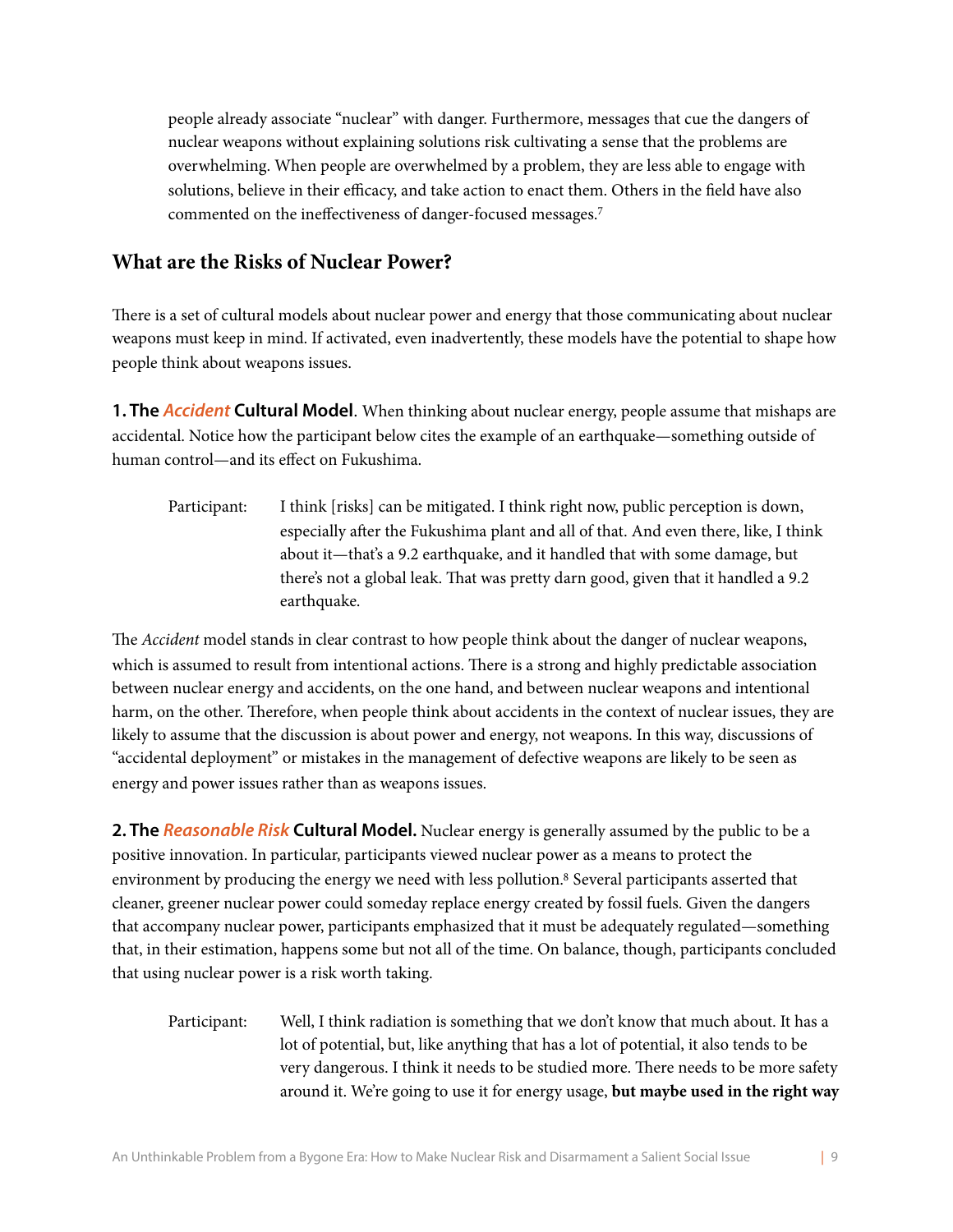[...] I'm not a scientist, so I don't really know that much about these things [...] but, possibly, used the right way, it could help us get way more out of what we can potentially get out of solar energy, right? **And it could help us solve, maybe, a lot of the global warming issues.**

Members of the public believe that nuclear safety is an important and serious concern, but they believe that an acceptable level of safety is attainable with the proper safeguards; with that in mind, they generally support the use of nuclear power.

**Recommendation: When talking about accidents caused by nuclear weapons, communicators should make it clear that they are talking about** *weapons* **and not** *energy***. Tis will prevent the public from applying positive views of nuclear** *energy* **to discussions of nuclear** *weapons***.** When members of the public think about nuclear accidents, they generally make the assumption that these accidents are related to nuclear power—e.g., plant meltdowns—*not* weapons. Once this association in made, people default to their generally positive assessment of nuclear power, which can interfere with discussions of the need to reduce the threat of nuclear weapons.

**3. The** *Blind Trust* **Cultural Model.** People consistently assign responsibility for nuclear power to scientifc experts. In the case of nuclear power, they are confdent that these experts understand and are capable of addressing the technical challenges and threats that accompany nuclear power. FrameWorks research has found that, on many scientifc issues, public thinking is highly skeptical of scientists and their motives,<sup>9</sup> but this type of thinking is absent when people talk about nuclear power issues. This assignment of responsibility to experts also appears to be a strategy that members of the public use to distance themselves from nuclear issues writ large. Participants frequently used phrases like "I hope" and "hopefully" in ways that suggested that they felt very little investment in, or ownership of, the issue and are content to entrust outcomes to "experts."

Participant: My hope is that we have [scientists working to ensure safety] now, in this country and in Europe. I don't know all the ways it's been done, but certainly nuclear energy is being monitored by the federal government. They are licensed; I don't know how many subcontractors are involved.

**Recommendation: Create a clear role for nonexperts, build a strong sense of public responsibility, and be explicit about the need for wider engagement on nuclear issues. Be clear that nuclear issues are public issues, not expert issues.** When it comes to nuclear issues, the public's trust in science can be an asset for communicators[.10](#page-30-10) It suggests that well-framed scientifc information can be compelling and that scientists can be effective messengers. Communicators can leverage the *Blind Trust* model to help the public understand the scope of the problem. However, there is a framing danger inherent in this strategy. People's expression of trust in science and scientists can block engagement because blind trust makes it seem like the issue is "solved" rather than in need of attention or engagement. If people think experts are managing nuclear issues well, they will see no need to take action. Communicators need strategies to leverage the public's positive view of the role of scientists in solving nuclear problems while also creating a role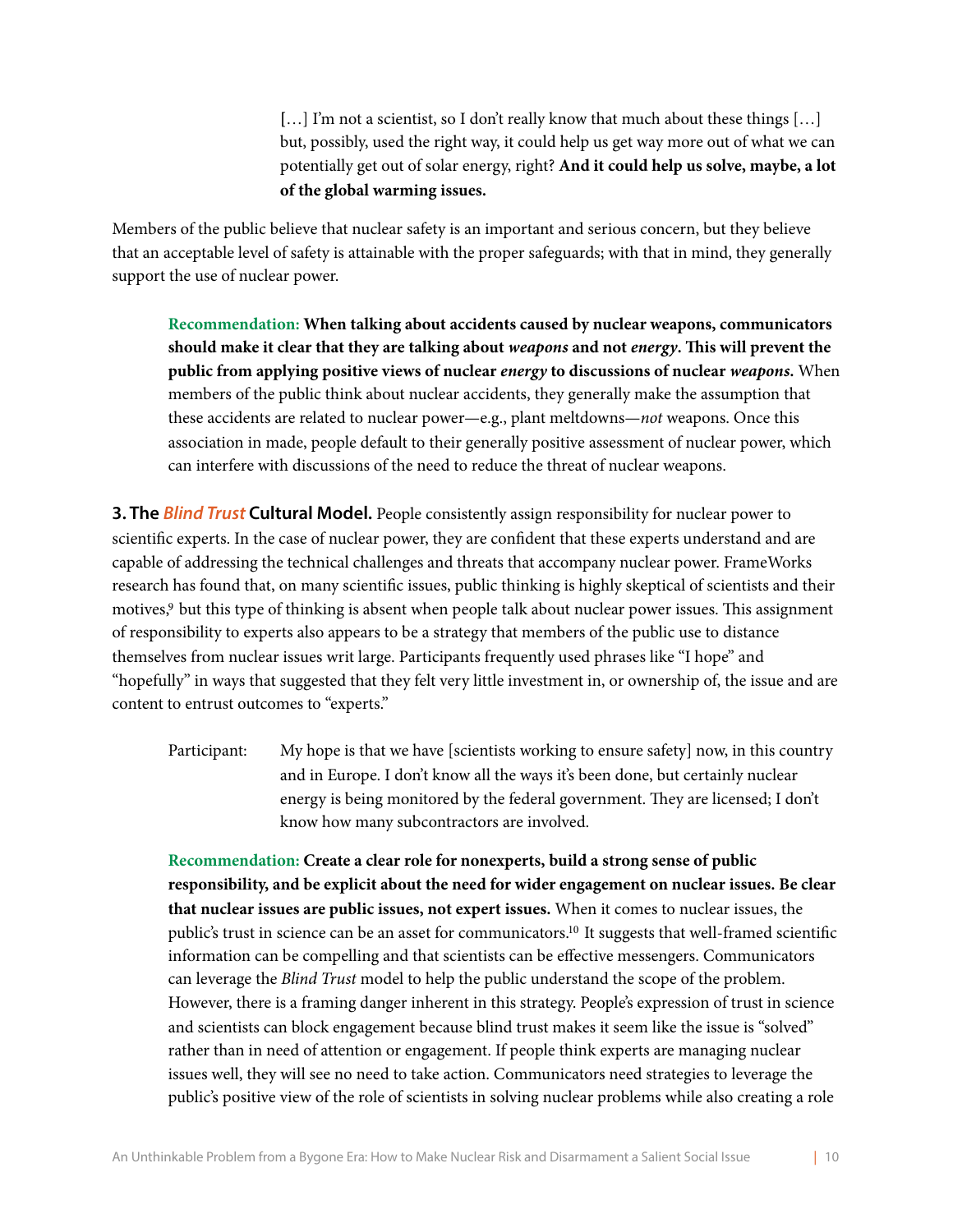for members of the general public. Scientists can be authoritative and effective messengers on these issues, but the solutions for which they advocate must entail a clear and important role for nonscientists. The balance between scientists as messengers and members of the public as actors is a promising strategy that should be tested in future research.

#### <span id="page-10-0"></span>**What are the Risks of Nuclear Weapons?**

The public's understanding of nuclear weapons is shaped by a set of models that are, in essence, assumptions about the role of *human behavior* and *responsibility*.

**1. The** *Nation as Human* **and** *Human Motivation* **Cultural Models.** At a fundamental level, people understand nation-states in the same way that they understand individuals; they believe that state actions are driven by the same motivations that drive individual behavior. This modeling strongly influences thinking about nuclear issues; people assume that a nation's desire to acquire nuclear weapons is driven by a set of elemental, human motivations: the desire for protection, autonomy, dominance, and status. Note in the following excerpts the way that participants assume that nuclear weapons have psychological and social meaning.

| Researcher:  | [W] hat exactly are nuclear weapons for?                                                                                                                                                                                                                            |
|--------------|---------------------------------------------------------------------------------------------------------------------------------------------------------------------------------------------------------------------------------------------------------------------|
| Participant: | I mean, they could be for a number of things: status, power, defense, offense.<br>Could be—I mean, I think that's it. If you want to break it down to the simple four<br>things, it's that.                                                                         |
|              |                                                                                                                                                                                                                                                                     |
| Participant: | And like I said earlier, I don't think most of these nations would agree to being<br>weapon-free. I think they like the power it gives them and the sense of security<br><b>it gives them.</b> I just think they need as many as they have to have that same sense. |

People see nuclear capability as intertwined with human motivation and tightly tied to natural individual human social impulses. Whereas the dangers linked to nuclear *energy* are assumed to be *accidental,* the public sees the dangers linked to nuclear *weapons* as *intentional.*

**Recommendation: Avoid messages that allow people to see motivations to use nuclear weapons as natural and thus justifable.** When people see the motivations behind acquiring or using nuclear weapons as operating at the level of basic human impulses, they will likely perceive these actions as *natural* and, to some degree, *justi*f*able.* Communicators must avoid messages that activate the public's tendency to see nation-states and non-state groups as being driven by motivations that align with natural aspects of human behavior. When nations are perceived as analogous to individuals, much of the behavior that advocates argue against becomes "natural" and thus impossible to counter.

**2. The** *Us vs. Them* **Cultural Model.** FrameWorks' research (and that of other social scientists) has shown a strong tendency for people to draw frm and meaningful distinctions between "us" and "them"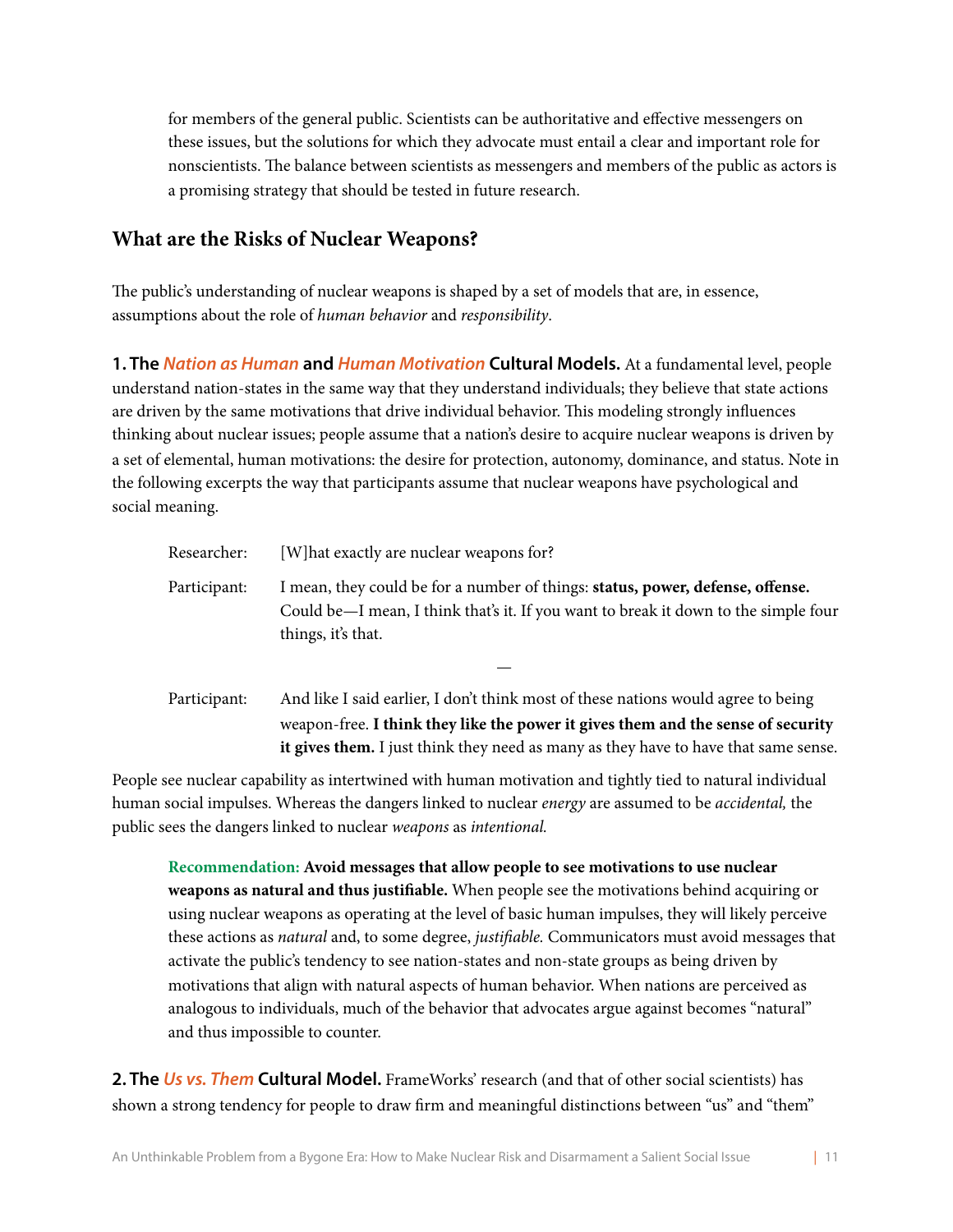when thinking about social issues.<sup>11</sup> The default impulse to talk about "other" people and to classify certain groups as "like us" or "not like us" was a consistent theme in talk about nuclear issues. People expressed worry, for example, that nuclear capability will fnd its way into "the wrong hands"—a sentiment that implies that the "right hands" for nuclear capability do in fact exist.

Participant: And I don't know why I feel that [nuclear war is not a threat], because it's probably not far off. Because it's sort of like, you get it in the wrong hands and it could be a real reality.

This pattern of thinking was expressed subtly but consistently through the persistent use of pronouns like "we" to refer to the United States and its allies and of "they" to refer to other nation-states or groups. Participants took it for granted that the interviewer would understand whom the term "we" referred to when they used it in their talk, which further illustrates the dominance of this model in people's thinking. Participants also assumed that the interviewers understood whom they meant by the term "they," although they were also more than willing to name specifc groups (e.g., North Korea, ISIS).

—

Participant: It's just a different world, different beliefs.

Participant: We recognize people like ourselves, those we want to be around, the ones we trust most of all, the ones you want to marry. But I think it's a different sense of humankind to be able to recognize and have a meaningful relationship and respect for others who are very, very different than us. It's not part of our basic survival instinct.

Closer analysis showed that thinking about "us" was shaped by an underlying assumption that nuclear weapons should be restricted to countries that are rational and stable and that can be trusted to manage nuclear weapons responsibly. The exemplar of a sane, rational, stable country is clearly (to no great surprise) the United States. If anyone has nuclear weapons, it should be the United States of America because, according to this assumption, despite our mistakes, faws, and failures, we have solid values that will prevent us from misusing these weapons.

Participant:I'm biased. I'm American. I was born here. **So I believe that if any single country should have more nuclear weapons than anybody else, it should be us. You know, that we tend to lean towards thinking about the greater good than most other countries.** I think, you know, a country like China is generally less concerned about the greater good. They're more concerned about making China look better. And catch up and try to take over the world. […] But America seems to, at least on the surface, care a bit more.

"Tem" thinking, on the other hand, was driven less by concerns about conventional nuclear war with an organized adversary like Russia and more by nuclear threats posed by leaders of rogue nations (e.g., Iran, North Korea) and terrorist groups (e.g., ISIS). These "others" are assumed to be impossible to understand or empathize with. They are seen as the nation-state equivalents of serial killers or twisted sociopaths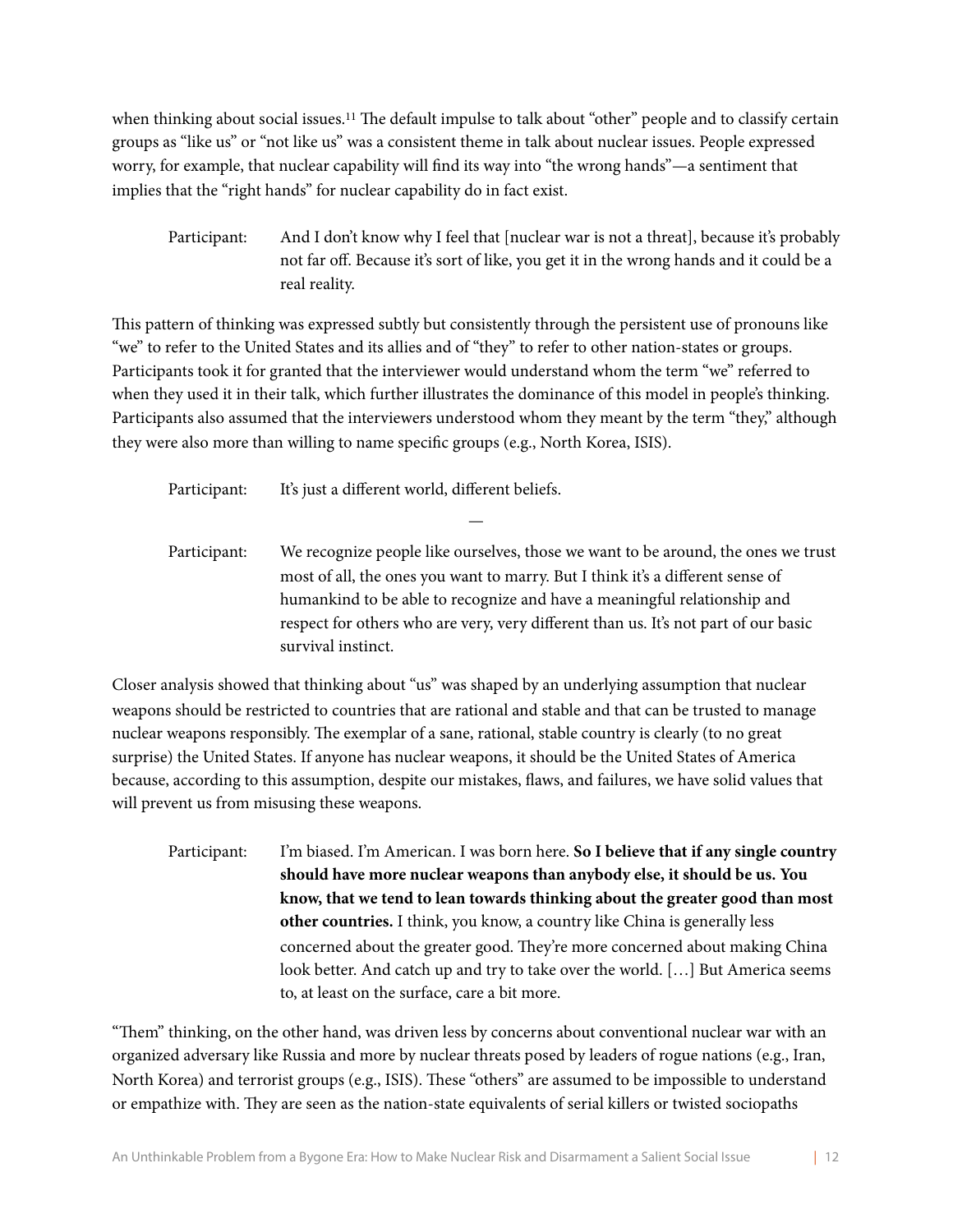whose thought processes are unpredictable and incomprehensible to those of "us" who are sane, rational, stable, and share basic values. Participants described "others" as mentally ill, "manic depressives," "maniacs," and "whackos." Because rogues—the "others," or "them"—are not sane, not rational, and not stable, they do not respond to ordinary incentives, and they are not easily contained.

- Participant:And that would, **to a reasonable individual,** perhaps serve as a deterrent against using. But when you've got countries that are out to make a point, or who feel slighted, who feel un-empowered or disempowered, they are rolling the dice that something is going to get them the infuence and stature that they are looking for. [...] But I think the only way to balance that is to ensure countries that seek that type of nuclear leverage are assured a voice through other means, whether it's political or economic engagement on a higher level. **But then again you will come across folks who simply are just not rational.**
- Participant: There seems to be some hope that China is realizing that North Korea is a wild **card.**

—

*Us vs.* T*em* thinking is, at its core, a contrast between the sane and the insane—those who can be reasoned with and trusted to act rationally and those who cannot.

**Recommendation: Avoid** *Us vs.* **T***em* **messages, strong rhetoric, and the tendency to "other" those who seek or have nuclear weapons. Instead, frame actors as having the capacity to be part of the solution through productive engagement.** When people see those who would use nuclear weapons against "us" as beyond comprehension, they have difficulty thinking about solutions or imagining how such insanity might be reliably controlled. If those seeking nuclear weapons are assumed to be crazy and unpredictable, then it becomes impossible to understand how systems or incentives could reliably prevent the acquisition or use of nuclear weapons. Vilifying and demonizing others, in short, undermines efforts to engage people in thinking about policy solutions to nuclear issues. Instead, communicators need to suggest that there are ways through diplomacy, intelligence, coordinated international efforts, and other means—to engage everyone, even those who are considered "rogue." By doing so, communicators convey that there are solutions to problems that otherwise seem incomprehensible and unsolvable. The goal of communicators should be to break down *Us vs. Them* patterns of thinking and frame "us" as a larger, more inclusive group to show that practical, incremental solutions are possible.

**Recommendation: Avoid relying entirely on examples of rogue actors and develop more effective strategies to explain state-level nuclear threats.** While there are real risks from nongovernmental groups and outliers in the state system, the risk of conventional war between states is also real and important to address. The focus on irrational others makes it difficult for people to see the danger of nuclear deployment in state-to-state scenarios, thus masking a serious nuclear risk. Communicators need to reposition the "bad guy" in the stories they tell about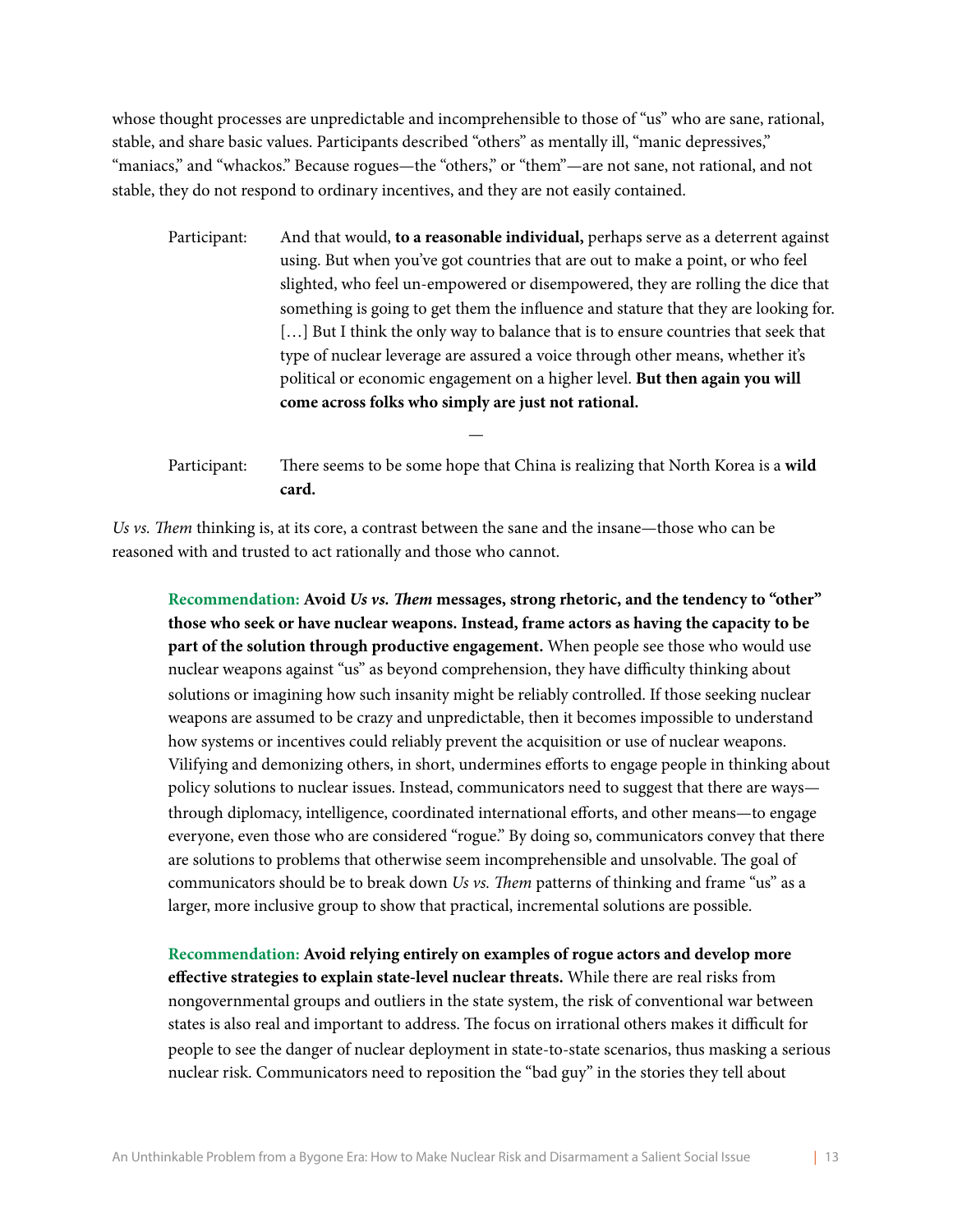nuclear issues. They need to go beyond the "irrational other" and include nation-to-nation stories as well.

**3. The** *Diplomacy Deference* **Cultural Model.** People strongly believe that governments—both the U.S. government and stable governments around the world—are responsible actors when it comes to management of nuclear capabilities. Just as people defer responsibility to scientists when thinking about nuclear energy, they defer responsibility to governments when thinking about nuclear weapons issues. Tis degree of trust in government is in sharp contrast to the ways that Americans think about other domestic and international issues[.12](#page-30-12) Note in the excerpt below that the participant opposes "big government" on issues other than this one, which clearly functions differently in in his thinking.

- Researcher: Who would you consider the people who are responsible for managing something as enormous as [nuclear capacity]? Participant: Good question. Ultimately it is the federal government, the U.S. government, along with assistance from the allies from World War II, to get it to the state where we are. We do have nuclear capacity—frst use is a point of destruction, but spawned from that are peaceful uses: generation of power and more resourceful uses of it. So ultimately it started there—whether it was a government person that did it, 1,000 scientists that were supported by the government that conducted the research to make it happen, **it's one of those few things I believe that needs to stay in government control. Health care doesn't belong there in my opinion.** 
	- **But something like nuclear power, that's something that the government needs to be involved with. And with that it's not just our government, it's international.**

This faith in government-level institutions extends to the United Nations.

Researcher: Do international institutions currently play an important role [in containing the threat of nuclear confict]? Participant: Yes, they do. And I think the role they play is keeping the lines of communication open, and keeping a certain level of responsibility to nations. There's someone somewhere calling people to task if they don't follow the norms of human civilization.

| Researcher:  | And who is responsible for managing global nuclear risk?                  |
|--------------|---------------------------------------------------------------------------|
| Participant: | That should be the U.N., right? You have developed countries that try and |
|              | monitor global commerce and peace, I would have to guess.                 |

—

Attributing responsibility solely to governmental and international institutions seems to function as a cognitive escape hatch, a way for people to relieve themselves of the necessity of thinking about the real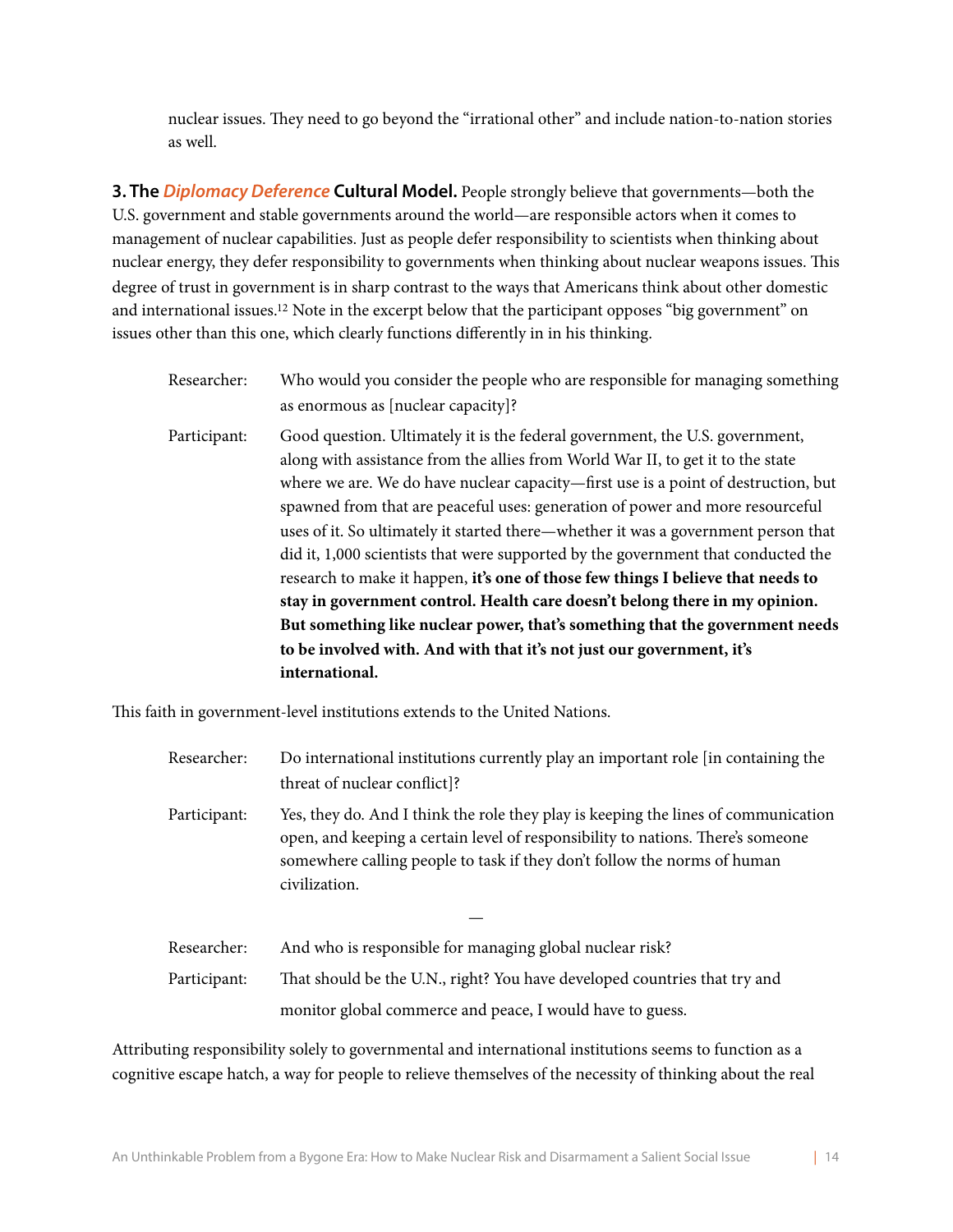dangers of nuclear weapons. Nuclear weapons are, according to this way of thinking, a problem for government, not ordinary people, to worry about.

**Recommendation: Foster a strong understanding of the role the public can and must play in addressing nuclear issues.** While the public's recognition of a central role for government is, in itself, productive, the simultaneous abdication of responsibility among ordinary citizens is a direct and signifcant barrier to public engagement on this issue.

**4. The** *Button Cultural* **Model.** People use the common, pervasive metaphor of "the button" to describe the initiation of a nuclear event. This simple metaphor models nuclear attack as a simple and decisive action—an act in which someone simply decides to "press the button." When this model is active, people see nuclear threats to be the result of capricious, individual-level decisions that are made in an instant rather than actions that are infuenced by complex institutional contexts and policies.

Participant: I think for nuclear weapon safety, it kind of means that we know **where all the buttons are that can be pushed,** and we trust everybody that's sitting in front of each button.

Participant: I think of **big red buttons** that are only supposed to be pushed in dire circumstances.

—

The *Button* metaphor is important because it frames nuclear events as 1) sudden, easy to initiate, and irreversible; and 2) driven by a particular individual who pushes the button (typically a "crazy maniac"). As such, it oversimplifes the very complex risk of nuclear war. It creates an understanding that nuclear confict happens as the result of a moment of hot temper, hurt pride, or mania by a single individual, which has the effect of framing nuclear risk in a very narrow and specifc way. In highlighting the spur-ofthe-moment decision to launch, the model mutes attention to the complexities of the issue, blocking engagement with key considerations, such as improper storage of nuclear materials, defective weapons, and out-of-date technology. Inciting deeper public support of solutions to nuclear issues will require public engagement with a wide range of nuclear problems.

Moreover, foregrounding the role of individuals who might "push the button" (for example, insane leaders who capriciously decide to launch a nuclear attack) characterizes the threat as the launch of weapons. In so doing, this model obscures attention to a wide range of other longer-term, everyday problems caused by nuclear weapons, such as improper storage or deterioration with age. This model also makes it difficult for the public to recognize the importance of systems in protecting against risk, such as those that safeguard against storage and deterioration hazards and help prevent attacks.

#### **Recommendation: Avoid language that frames nuclear threats as momentary crises (e.g., fnger on the button, answer the 3:00 a.m. call, etc.). Focus instead on explaining how existing systems and institutions do or can work to protect against nuclear threats.**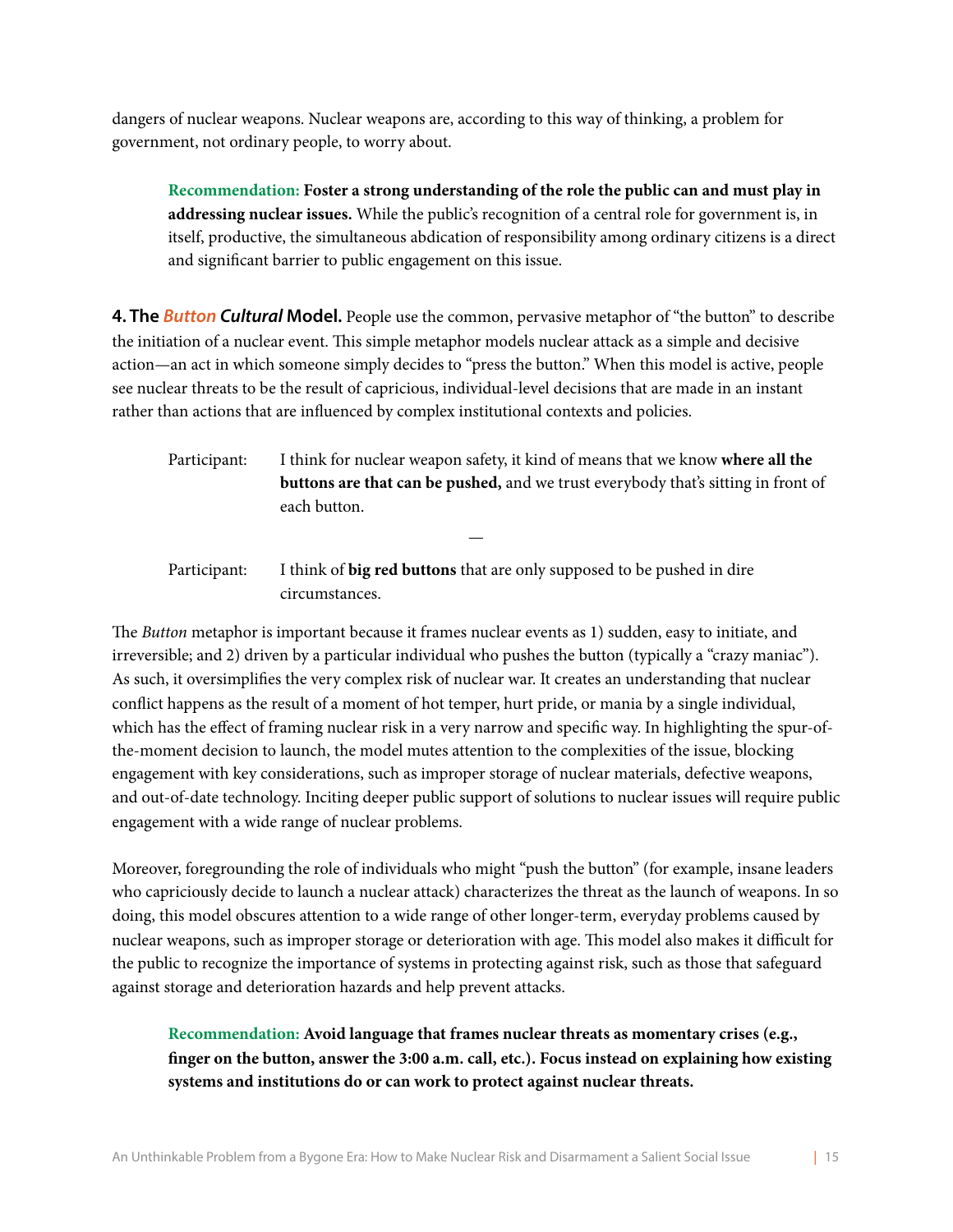While the *Button* metaphor may have some utility in communicating about the importance of getting nuclear weapons off "hair-trigger alert" and injecting a sense of urgency into discussions, communicators need ways to get beyond this mode of thinking. Whether the *Button* model can be used to create a sense of urgency and then expanded to include other concerns is an important research question. Previous research suggests that this model's cognitive salience makes it hard to get people to think beyond the button metaphor and engage in other aspects of nuclear issues that must be addressed. A comprehensive, long-term nuclear disarmament communications strategy requires helping the public to see that *the Button is not the only threat*. The public must understand that nuclear threats unfold in other ways, and every type of threat requires a suitable, clear, and realistic solution.

#### <span id="page-15-0"></span>**What Should Be Done about Nuclear Treats?**

There is a set of especially powerful cultural models that structure thinking about what to do about nuclear weapons in general and disarmament in particular. These models are related to patterns of thinking described above.

**1. The** *Ideal vs. Real* Cultural Model. The public's thinking about global security generally, and nuclear weapons in particular, often breaks down into a set of aspirations that people can envision—the ideal—and a set that they believe to be actually possible—the real. [13](#page-30-13) When asked to consider the likelihood of a secure world, a peaceful world, or a world free of nuclear weapons, almost every participant expressed his or her hope that this ideal would someday become reality, but all pivoted quickly to acknowledge that this future is simply not a reality. In fact, the ideal was so unattainable that it became a running joke in many interviews.

| Researcher:  | What comes to your mind when you think about nuclear disarmament?                       |  |
|--------------|-----------------------------------------------------------------------------------------|--|
| Participant: | A peaceful world with all of the children holding hands around the globe.               |  |
|              |                                                                                         |  |
| Researcher:  | What would it mean to live in a peaceful world?                                         |  |
| Participant: | Uh, unicorns and rainbows—that'd be nice. No, I would thoroughly enjoy it, you<br>know. |  |

While people do not disagree with the idea of disarming, they consistently distance themselves from this ideal and align themselves with what they perceive as reality.

Participant: I don't think [disarming is] really possible. There's always someone who is going to be hiding it, saying, "We are just keeping these, no one will know about these," so that's the issue. But yeah, **I wish that would happen, just realistically, I don't see that as reality.**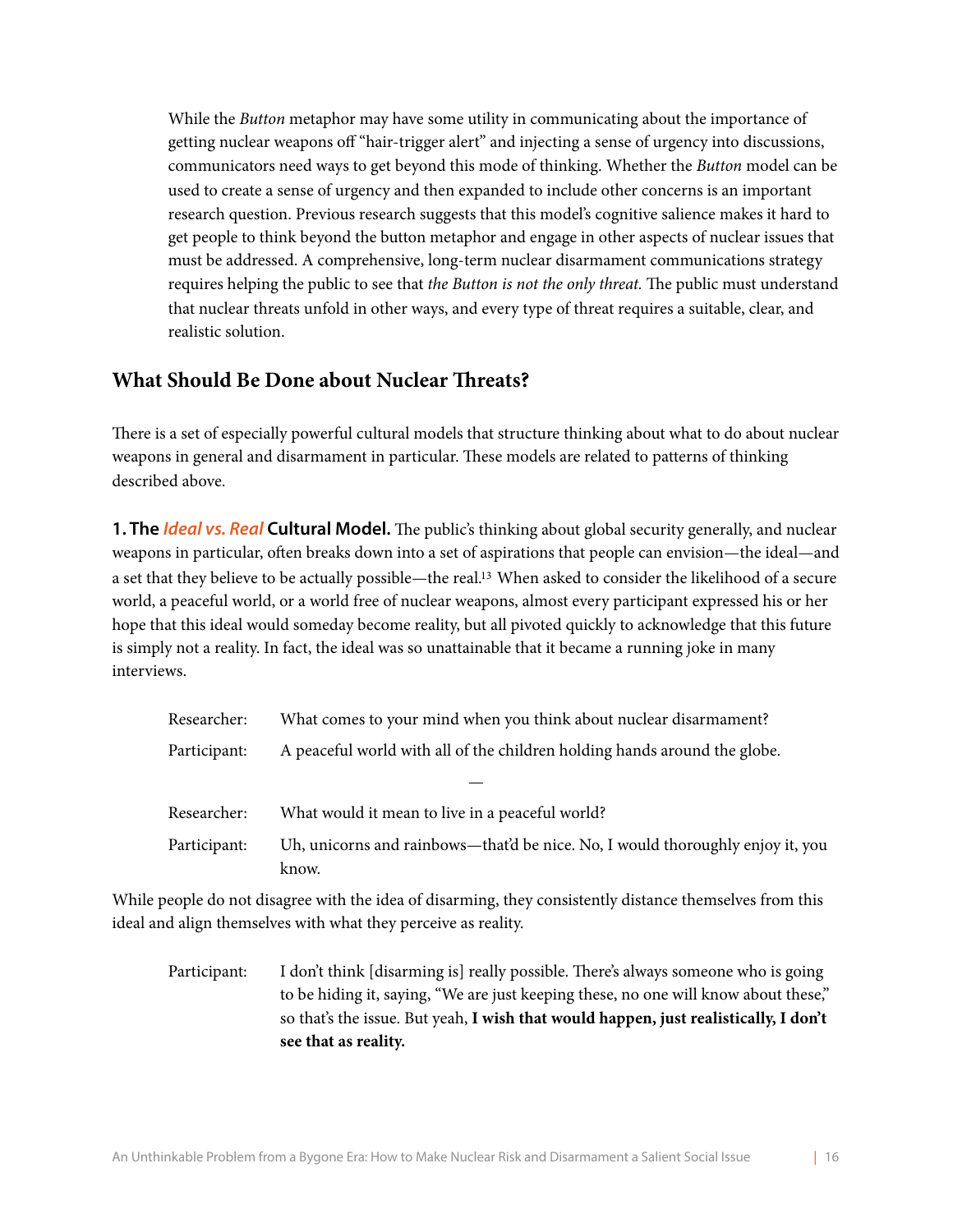While people view complete disarmament as impossible, they do see reduction as possible, if difficult, to achieve. Reduction is understood as the realistic alternative to full disarmament.

Participant: [Nuclear disarmament] will never happen, but I think that the best is nuclear reduction and control.

—

Participant: Maybe we could *reduce* it, but it's not going to zero, right?

The *Ideal vs. Real* model is deep and difficult to maneuver. People acknowledge that, in an ideal world, no one should have nuclear weapons[,14](#page-30-14) but there is a powerful and ever-present recognition that we do not and will not ever live in an ideal world. Even those participants who described themselves as optimists did not see any chance of realizing the ideal of total disarmament. People assume that, in reality, the best we can do is manage the problem, primarily by restricting who has the weapons (to "sane," "rational" nationstates with whom we can negotiate) and reducing the number of weapons.

I*deal vs. Real* thinking is thus *highly fatalistic*.<sup>[15](#page-30-15)</sup> The problem is overwhelming and one that the ordinary person feels powerless to affect.

Participant:Nuclear issues tend to be one of those issues that you unfortunately are inclined to just throw your hands up and say, "I can't fix it. I've got no ability to affect the **kind of outcome that I want." […] At some point you've got to just realize there are some things you can fx and some things you can't.** And the things you can fx start here at home. Getting your kids educated, helping them develop a right moral compass, helping them develop what is an uncommon trait called "common sense."

The contrast drawn by the participant in the excerpt above—between the helplessness he feels about nuclear issues and the agency he feels about a variety of other goals—is important and discussed in greater detail in the section below on engagement.

One of the reasons why this *Ideal vs. Real* pattern of thinking is so strong is that it is supported by two, more specifc ways that people have of thinking about what can and should be done to address nuclear issues.

**2. The** *No Going Back* **Cultural Model.** Reinforcing fatalistic *Us vs.* T*em* thinking is people's sense that it is impossible "go back" to a nonnuclear era. Participants used a variety of metaphors to talk about the unidirectionality of the development of nuclear weapons. For example:

"The genie is out of the bottle" (or "jar"). It's a "slippery slope." "The cat is out of the bag." "The horse is out of the barn."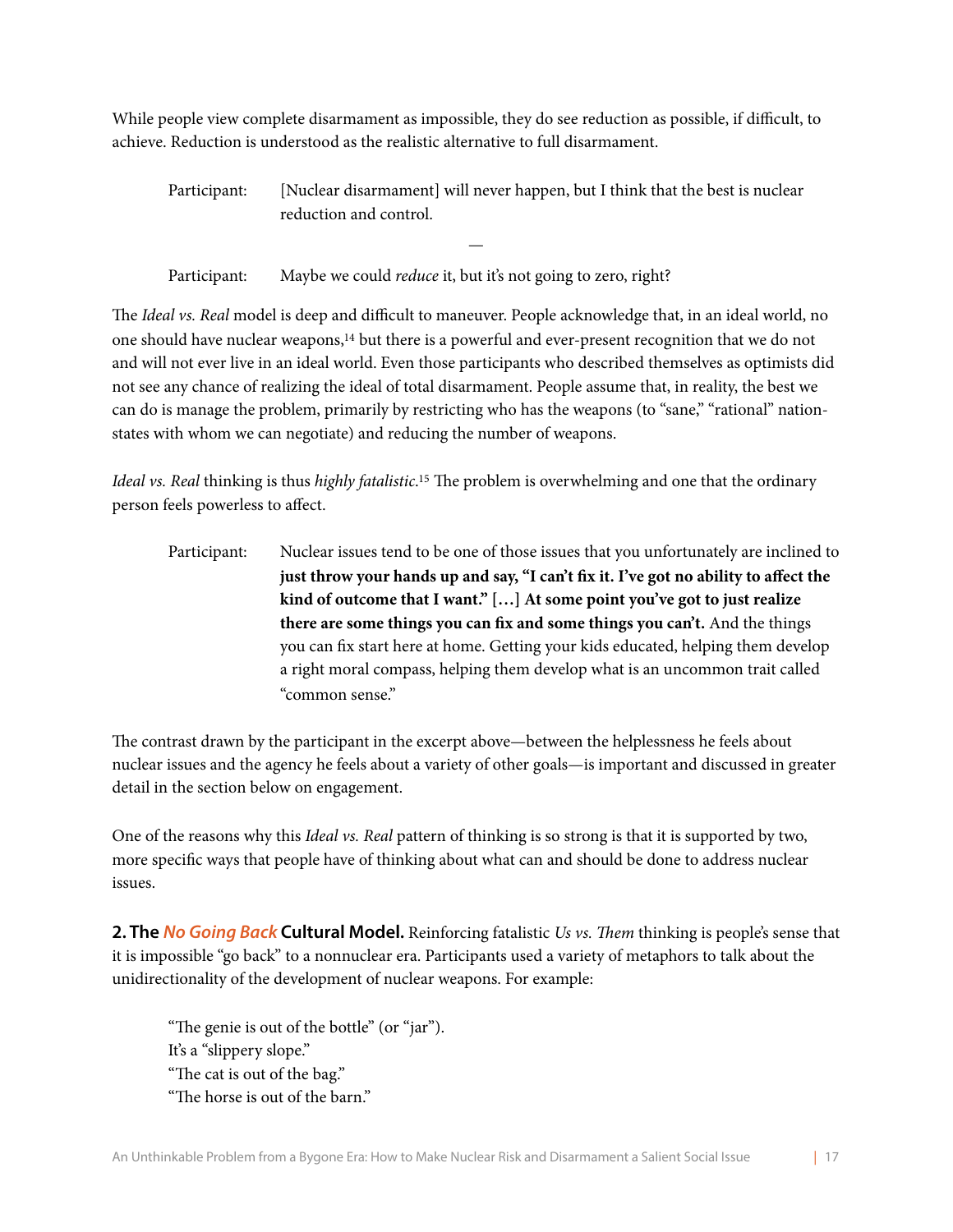We can't "turn back the clock." "That train left the station long ago."

And some participants were more direct:

Participant: I don't know how we get rid of your nuclear weapons once you have them.

There was a strong and pervasive assumption that the development and existence of nuclear weapons is something that cannot be undone. Global disarmament is modeled as *moving backward*, not forward. In our culture, we hold deep metaphors for thinking about time, and life, as a linear progression[;16](#page-31-0) people believe that our world cannot move backward because it simply isn't logically possible[.17](#page-31-1) Now that nuclear technologies are available, there's no way *not* to have them. Under a linear model of progress, the only way something can disappear is if it is replaced by something better. While other weapons became obsolete as they were replaced by new, better weapons, this linear, forward trajectory is simply not possible with nuclear weapons; we would destroy the world before we invented a better weapon.

Participant: I think, like any kind of technology, it's about the use. So, when catapults were invented, there was a bunch of use of it. And it could cause much bigger destruction than anything before it. And on and on. And we, up until that point, had used just about every technology, you know—mustard gas in World War I things that could make bigger and bigger impacts. **And I think the difference there is we got big enough in impact that we couldn't use it. There wasn't, "Oh, let's try it a few times. We'll learn, and then we'll stop doing that." You couldn't do that. Two or three nuclear wars away would be bad.**

**3. The** *Deterrence* **Cultural Model.** Another model that supports and strengthens *Us vs.* T*em* thinking about nuclear issues is people's sense that nuclear weapons are a necessary deterrent for "us" to have because "they" have nuclear weapons. The public believes that everyone knows what the devastating consequences of a nuclear event would be, and everyone is eager to avoid those consequences at all costs. Hence, they believe that nuclear weapons have great value as deterrents.

Participant:Well, **I think they're more of a deterrent than anything else.** You know, peace through overwhelming nuclear superiority. So […] you know, it's just like anything else in life, if you think that poking a sleeping bear is going to cause you to end up dead, you're not gonna poke that sleeping bear, right?

—

Participant: Truth be known, we shouldn't have any more [weapons] at all now. But I don't think we'll give them up. I wouldn't necessarily mean to give them up, and in a lot of ways there is this security of potential confrontation with, "Yeah, I could kill you, but you could kill me." And there is a mutual respect there, I think, because of that.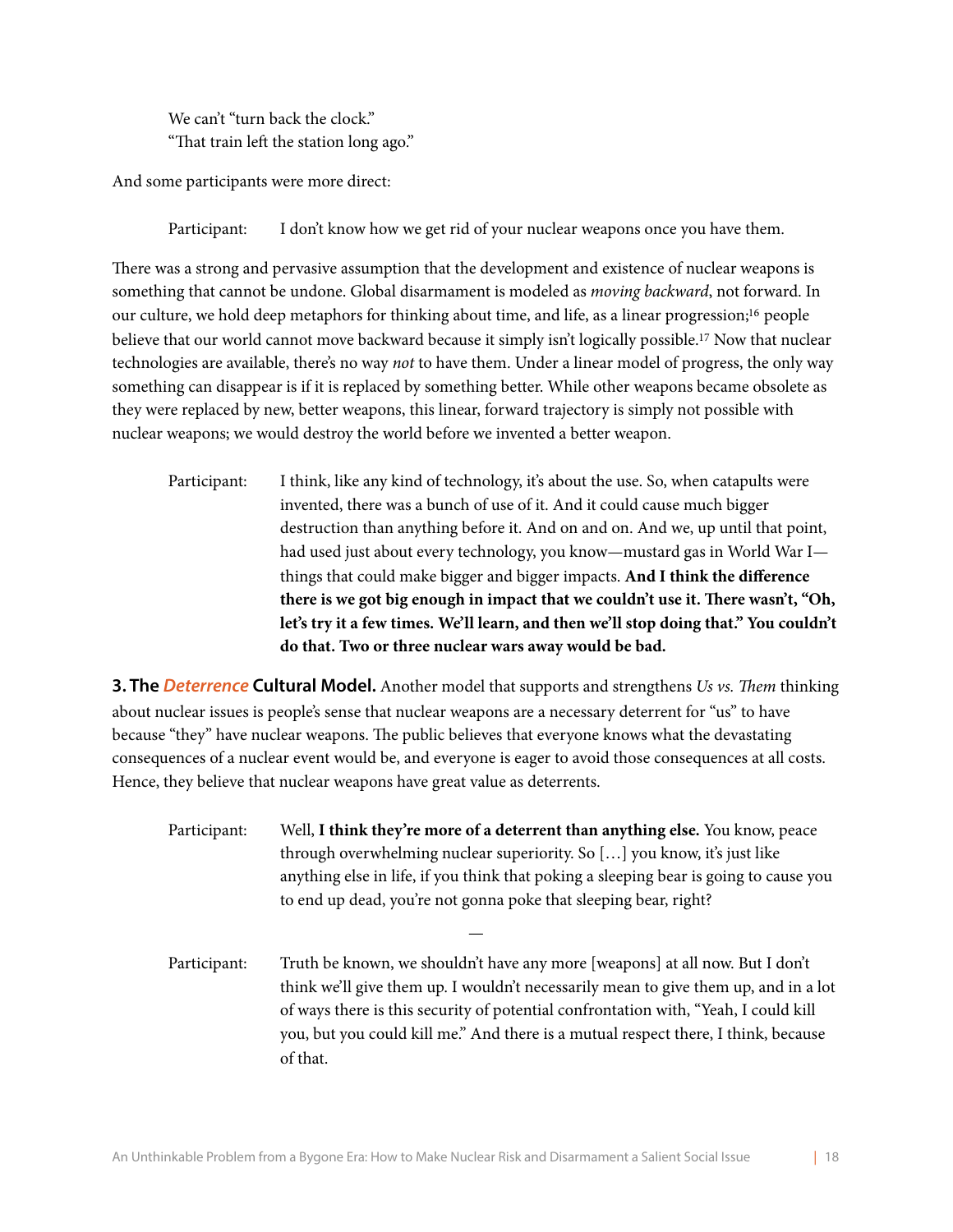The *Deterrence* model leads to the conclusion that, in the real world, nuclear weapons must be maintained and explains why people assume the that global disarmament is impossible. In order to keep peace and avoid disaster, no one can disarm—otherwise, an enemy may perceive vulnerability and decide to strike. As a result, people believe that in the real world, where there are nuclear weapons, we must have nuclear weapons to deter their use. The mere existence of nuclear weapons makes their elimination an idealistic and highly improbable ideal.

| Researcher:  | Why do you think other people would not want to get rid of [nuclear weapons]?                                                                                                                                                                                                                                    |
|--------------|------------------------------------------------------------------------------------------------------------------------------------------------------------------------------------------------------------------------------------------------------------------------------------------------------------------|
| Participant: | Well, you don't want to get rid of yours unless the other guy's already got rid of<br>his.                                                                                                                                                                                                                       |
| Researcher:  | Right.                                                                                                                                                                                                                                                                                                           |
| Participant: | So, it's kind of a challenge to see who goes first.                                                                                                                                                                                                                                                              |
|              |                                                                                                                                                                                                                                                                                                                  |
| Researcher:  | Would our government be able to effectively work to [take on the cause of nuclear<br>disarmament]?                                                                                                                                                                                                               |
| Participant: | Not by ourselves, only one government. Some others would think of it as a sign of<br>weakness. A sign that they've lost their might, they've lost their power, they've<br>lost their stature. So I think it would be very difficult. I wouldn't recommend to go<br>it alone. It needs to be a union with others. |

#### **Recommendation: Counter fatalism by developing a stronger sense of efficacy and pragmatism.** *Ideal vs. Real* thinking and the *No Going Back* and *Deterrence* models reinforce a powerful sense of the impossibility of disarmament. Building engagement on nuclear disarmament will require strategies to help people see that disarmament is, in fact, possible. Overcoming fatalism is one of the biggest challenges facing proponents of disarmament.

**Recommendation: Stop asserting that disarmament is good and instead explain how it would work and why it would produce favorable outcomes.** In order to increase public support for disarmament, communicators need to interrupt the default assumption that nuclear weapons are necessary to *deter* devastating actions and replace this model with a concrete way of thinking about how disarmament avoids danger. Given the public's current dominant understandings, simply asserting that nuclear weapons are *not* deterrents is an ineffective strategy. Communicators need strategies to explain *how* disarmament can, contrary to common assumptions, actually increase safety and security. Communicators also need to go beyond the simple assertion that disarmament will create better outcomes and develop explanations of *how* this set of actions would do so.

**Recommendation: Develop messages that link disarmament with progress and innovation, messages that reframe disarmament as progress rather than as a reversion to a pre-nuclear past.** People's understanding of time as forward-moving and linear makes disarmament akin to going back in time—an impossibility that is hard support. Tis model makes it difficult for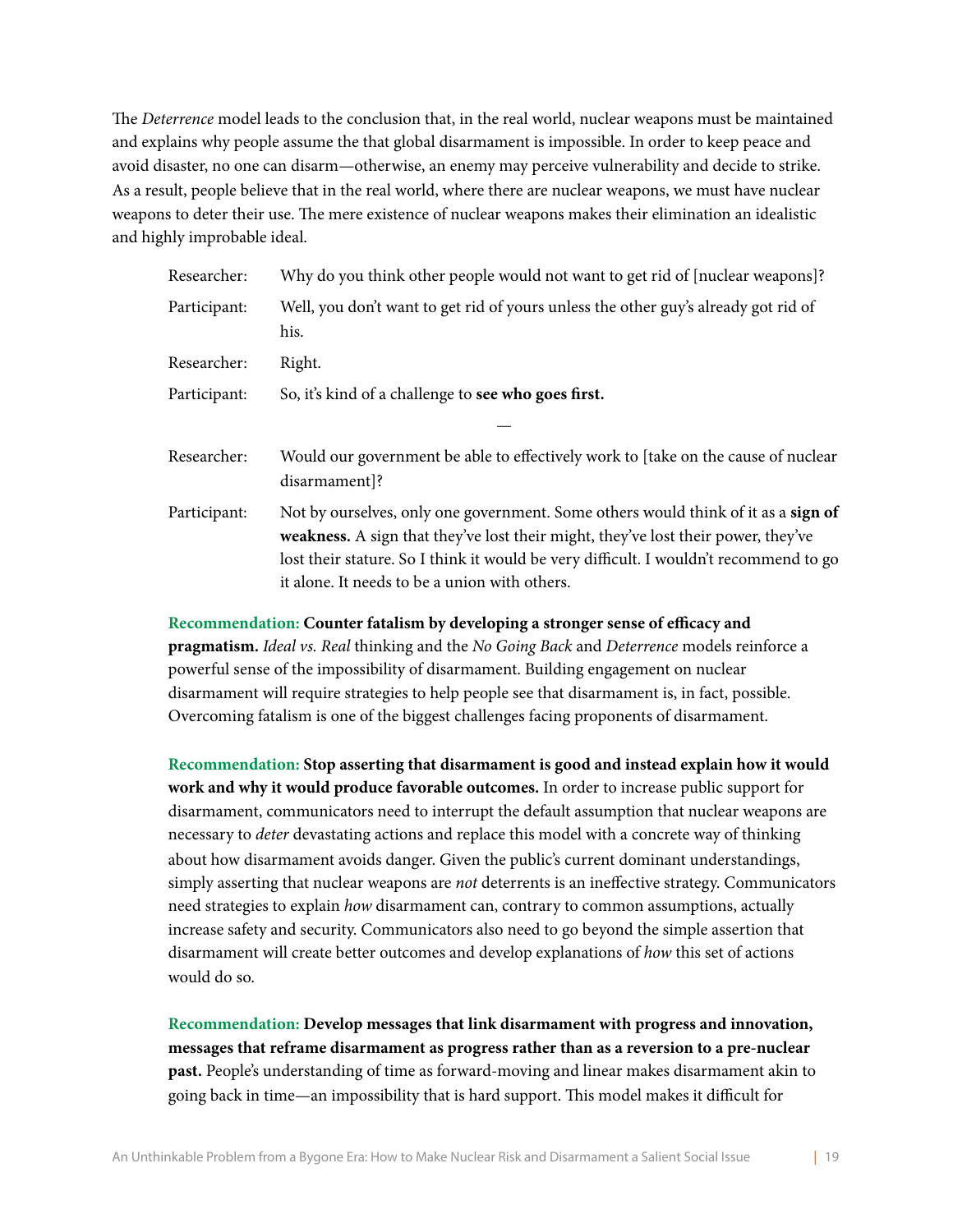communicators to get the public to see that: 1) it is possible to lessen our nuclear stockpiles and disarm, and 2) that innovative ideas could create a safer future.

**Recommendation: Use people's sense of the possibility of reduction as an initial engagement and potential way to increase support for complete disarmament.** People's view of the possibility of *reducing* nuclear stockpiles as an attainable goal can be leveraged and expanded. While messages that have the elimination of nuclear weapons as their sole proposal are likely to cue fatalistic thinking, people *are* able to think about weapons reduction. Disarmament proponents could potentially leverage and expand these messages to help people understand that complete disarmament is an achievable goal. Research is needed to test this hypothesis, but the current research suggests that there is promise in this strategy.

**4. The** *Nuclear Weapons as Guns* **Cultural Model.** People have a strong tendency to compare nuclear weapons to guns.<sup>18</sup> Several participants drew explicit analogies between nuclear weapons and guns; sometimes they extended the analogy, comparing nuclear controls and disarmament to gun control.

| Participant: | I just think [nuclear disarmament] puts us at a disadvantage. Where if someone           |
|--------------|------------------------------------------------------------------------------------------|
|              | threatened us or we are just at a disadvantage to protect ourselves, or if someone       |
|              | has the capability of wiping out cities at a time where we don't have the capability     |
|              | of doing that back $[\ldots]$ to say that nothing can stop it. It's going to a gun fight |
|              | with a knife.                                                                            |

—

| Researcher:  | How does a weapon like a nuclear weapon create security?                                                           |
|--------------|--------------------------------------------------------------------------------------------------------------------|
| Participant: | I guess it's like owning a gun. You can threaten people with it. And they know<br>you have it. Everybody wants it. |

People see a number of parallels between nuclear weapons and guns. First, many people see guns and nuclear weapons as useful for protection and self-defense. People also assume that we cannot get rid of guns for the same reason that we cannot get rid of nuclear weapons: We cannot go back in time. People also assume that police should have guns and that certain governments should have nuclear weapons for the same reason: to keep the peace. And fnally, while our shared humanity may make us hesitant to use either guns or nuclear weapons, we must nevertheless be prepared to act in self-defense against criminals or "unstable maniacs."

The gun metaphor was most frequently used to argue *for* nuclear weapons, but some participants used it in the other direction—to argue against nuclear weapons.

Participant: For me, the issue is similar to gun control. The more guns you have, the more dangerous they are. And the more people that are running around in the streets of Texas waving them, the more other people feel threatened and respond by doing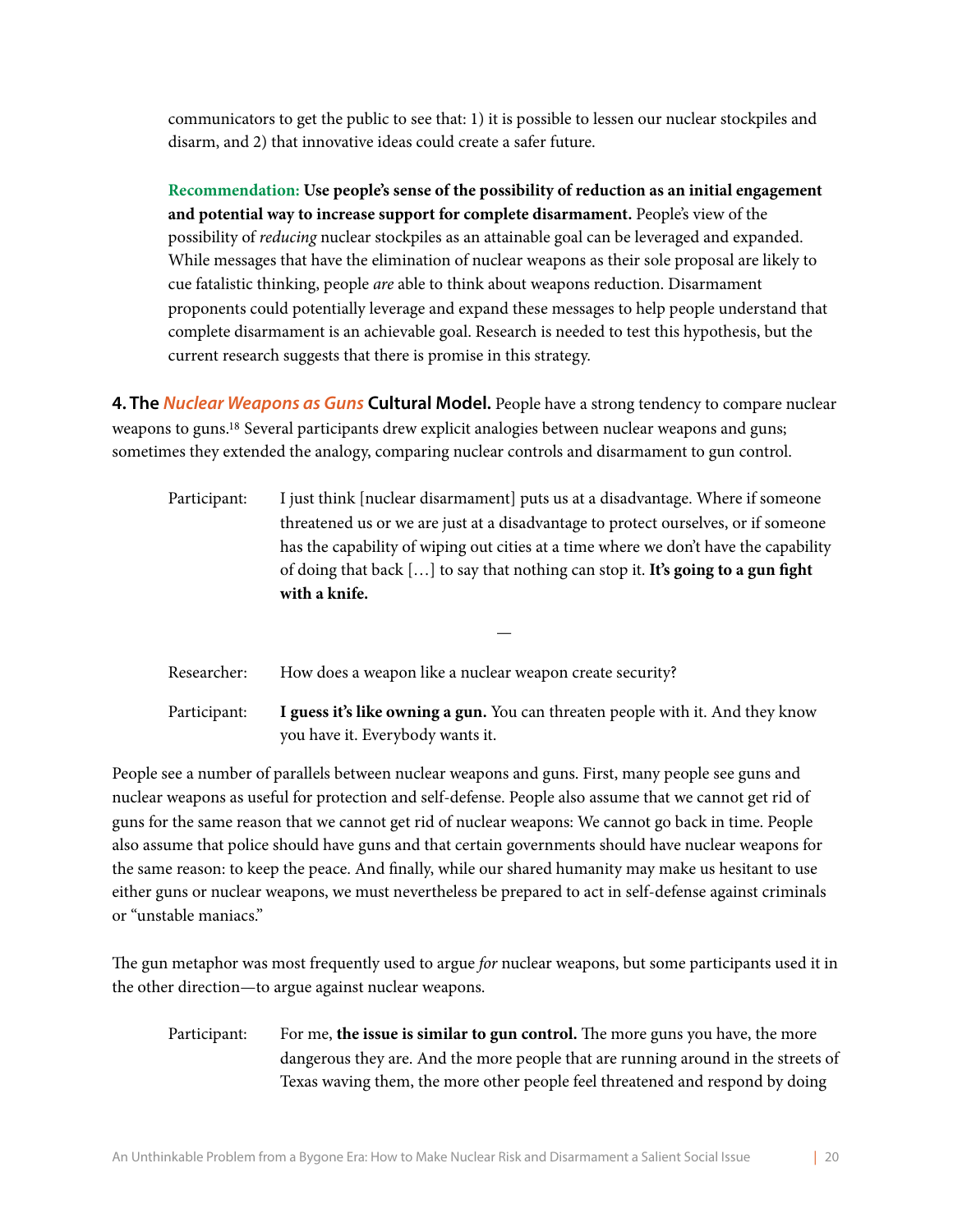the same. So, I would like to see reduction programs. And I would like to see the United Nations taking it on as a global initiative for the next decade.

In this application, the metaphor has profoundly different implications. Our analysis shows that this is a "slippery" metaphor and that communicators should use it with great caution.

**Recommendation: Research is necessary to test the potential for the** *Nuclear Weapons as Guns* **metaphor to be deployed as a part of effective arguments for nuclear controls and disarmament.** As noted, the gun metaphor is generally evoked to explain the value and necessity of nuclear weapons. However, our research shows that there is a potential entry point in the metaphor for bringing gun control arguments to bear in people's thinking about nuclear weapons. This strategy has significant dangers, since gun control is itself hotly debated. However, relatively high levels of public support for gun control<sup>19</sup> suggest that there may be potential in harnessing some of the arguments for gun control in messages about nuclear disarmament. Using the gun metaphor to argue *for* disarmament is worth exploring but requires careful empirical testing to determine its effects.

#### <span id="page-20-0"></span>**Why Engage on Nuclear Issues?**

One of the primary goals of this research is to determine how to spur engagement on the issue of nuclear disarmament. More specifcally, it seeks to understand why infuencers who are well suited to become change agents on this issue do not currently engage with it. Exploring this question is a critical step in developing strategies that could be used to mobilize this group as part of a larger effort to move nuclear issues up the public agenda.

To better understand what motivates infuencers to engage on social issues—and what obstructs engagement—researchers asked participants to talk about their involvement in social issues and initiatives and specifically about their thinking on involvement with nuclear issues. The findings revealed clear patterns of thinking and decision-making around these issues.

The models below suggest that numerous ways of thinking about nuclear weapons and disarmament prevent people from engaging on this issue. Several of these models are closely related and yield similar recommendations. For this reason, we describe these models frst and then lay out a set of recommendations that emerge from them.

**1. The** *Not the Social Issue of Our Day* **Cultural Model.** When thinking about engaging on nuclear issues, infuencers drew clear contrasts between the present and the past. People associate nuclear dangers with the past—roughly the second half of the 20<sup>th</sup> century. Participants expressed a clear sense that nuclear disarmament is a relic of bygone era. They described it as "old-fashioned" and dated—a cause for "California hippies."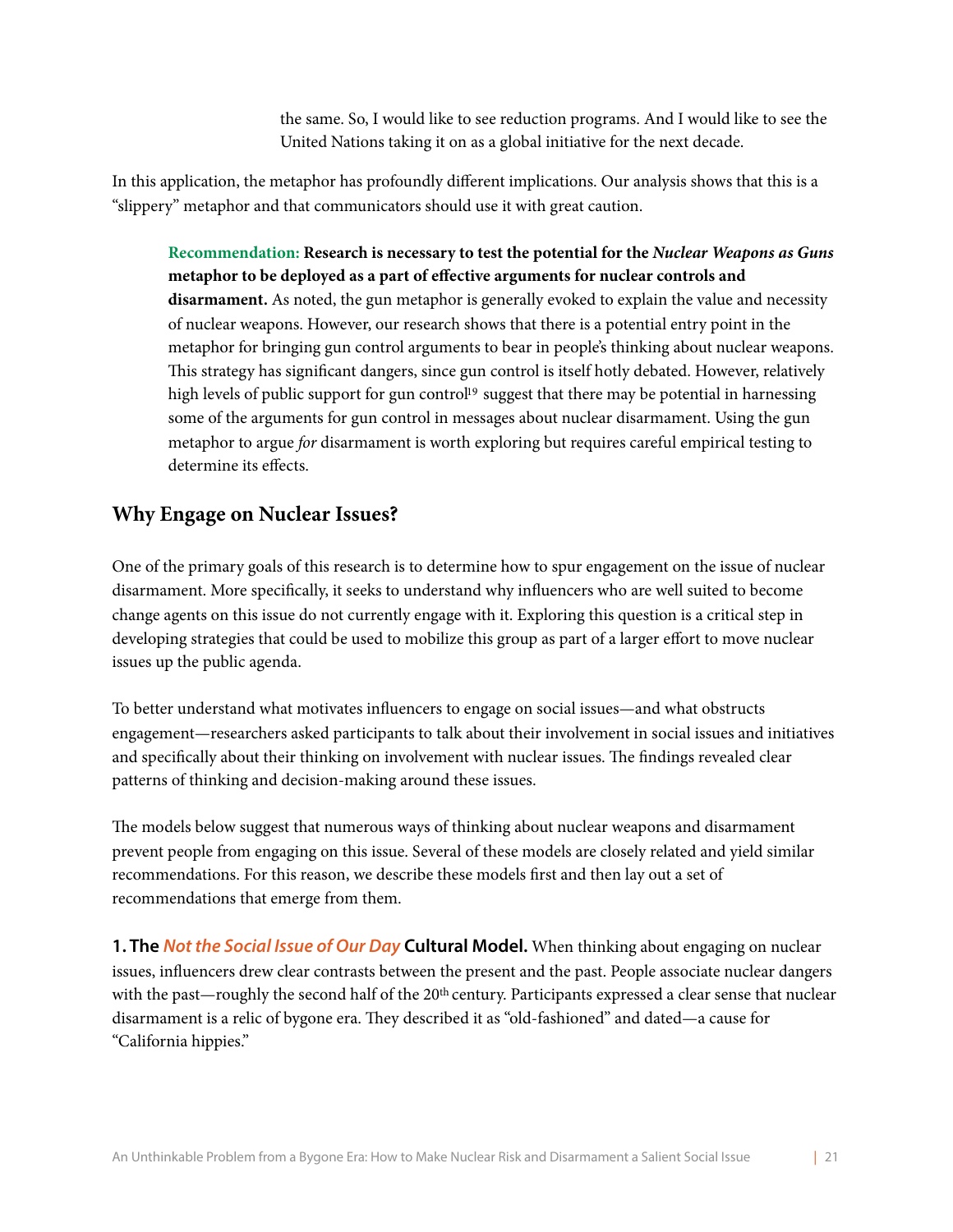Participant: In the '80s, nuclear war was a big, HUGE conversation, a hot topic.

| Participant: | I think that growing up you always thought like the big threat was like Russia, you<br>know what I mean? But I feel like I don't see them as a threat anymore. |
|--------------|----------------------------------------------------------------------------------------------------------------------------------------------------------------|
|              |                                                                                                                                                                |
| Participant: | And it's been frighteningly easy the last 15 years or so to forget they [nuclear<br>weapons exist.                                                             |

—

Many participants assumed that the threat disappeared when the Cold War ended. While rogue actors were seen as posing a current nuclear threat, infuencers reasoned that the danger of conventional nuclear war and the threat of nuclear weapons has diminished dramatically.

| Researcher:     | Do you think that nuclear war is a threat today?                                                                                                                                                                                                                                                                                                                                                                                                     |
|-----------------|------------------------------------------------------------------------------------------------------------------------------------------------------------------------------------------------------------------------------------------------------------------------------------------------------------------------------------------------------------------------------------------------------------------------------------------------------|
| Participant:    | <b>I don't think so, no.</b> I think the world moved beyond that. [] For nuclear war to<br>really be viable, you have to have the two powers that could really fight it out. And<br>there's not really a need for that. It's pretty much the US controls the arsenal. Yes,<br>Russia has a lot of nukes still, but it's an order of magnitude fewer than we had at<br>the height. And the propensity to use them—it's just not up in anybody's mind. |
|                 |                                                                                                                                                                                                                                                                                                                                                                                                                                                      |
| $D$ orticinont. | And I think it's been fairly benian. I think through the Deegan years coming to                                                                                                                                                                                                                                                                                                                                                                      |

Participant: And I think it's been fairly benign, I think, through the Reagan years coming to terms with the Soviet Union and effectively the falling apart of the Soviet Union to Russia. I don't lose sleep over that. Putin is not that crazy, no one is that crazy. I think it's the rogue nation that you have to worry about.

**2. The** *Unthinkable* **Cultural Model.** Even though the level of concern about nuclear issues was low, influencers did concede that nuclear threat does in fact exist. The typical response to these perceived threats was *denial and avoidance.* People saw the consequences as so unthinkable that they psychologically distanced themselves from the threat by glossing over the dangers and "hoping" for the best.<sup>20</sup>

| Participant: | I don't have any concern. I think we are pretty safe, but I could be blinded. Since I<br>don't see any issues in front of me, and maybe they are hidden, but I don't have<br>any concerns. Hopefully I'm right. |
|--------------|-----------------------------------------------------------------------------------------------------------------------------------------------------------------------------------------------------------------|
| Participant: | Yeah. I would go as far as to say I hope they don't blow us all up. But I don't give<br>it much more thought than that.                                                                                         |

This denial and avoidance is illustrated in the following excerpt. The participant initially says he is "absolutely not" worried about a major nuclear event and, when confronted with the possibility of such an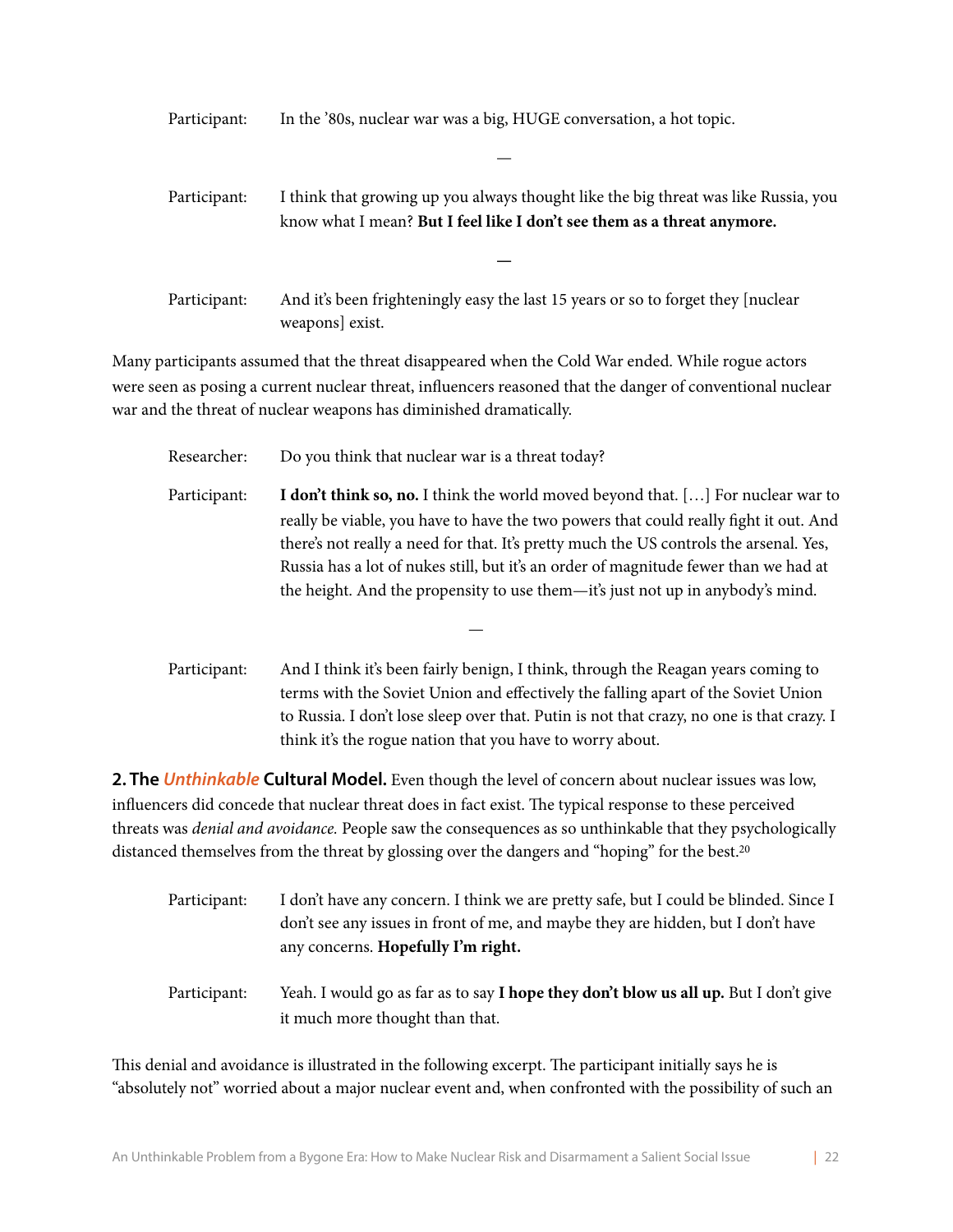event, explicitly puts it out of his mind ("I try not to think about it"). This leads him directly into fatalistic, passive thinking about how he would manage the situation.

| Participant: | Do I worry about [nuclear events] every day, that something is going to happen,<br>or World War III? No, absolutely not. But when you hear some conflict, you say,<br>"What if this did happen?" and that's a scenario that runs through your mind. A<br>bigger picture, not [an] everyday thing, kind of bigger picture stuff.                                                                        |
|--------------|--------------------------------------------------------------------------------------------------------------------------------------------------------------------------------------------------------------------------------------------------------------------------------------------------------------------------------------------------------------------------------------------------------|
| Researcher:  | I'm curious, when a scenario like that does run through your mind on those rare<br>occasions, what goes through your mind? How do you make sense of it?                                                                                                                                                                                                                                                |
| Participant: | I try not to think about it. But something like that would be pretty awful. But<br>you know you play the cards, you know the hand you are dealt and the cards you<br>are dealt, and if that's what happens, that's what happens. That's not the road<br>everyone wants to go down, but you kind of make the best of the situation, and if<br>that was presented, you know, you do what you have to do. |

**3. The** *Tipping Point* **Cultural Model.** In reasoning about involvement in nuclear issues, infuencers explained that meaningful action on nuclear issues will require "something truly terrible to happen." For engagement in this issue to increase, there would need to be an event so horrible and life-changing that its importance and relevance would be impossible to deny. The assumption here is that a meaningful move toward disarmament requires the severity and immediacy of the issue to hit a "tipping point."

| Researcher:  | [D] o you think that even if things are moving slowly, they could move to the<br>point where we would see kind of a world that's safer in terms of nuclear<br>capability?                                                                                                                                                                                                                                     |
|--------------|---------------------------------------------------------------------------------------------------------------------------------------------------------------------------------------------------------------------------------------------------------------------------------------------------------------------------------------------------------------------------------------------------------------|
| Participant: | Something bad has got to happen before I think we'd see that. Um, boy, you'd have<br>to have a nuclear disaster on a global scale worse than, was it Fukushima? Where<br>that was, from a global perspective, a pretty limited incident. You would have to<br>have something that would result in a radioactive cloud that circles the globe. So<br>unfortunately, I think humans have to learn the hard way. |

The *Tipping Point* model also reinforces fatalistic attitudes. If global action to get rid of nuclear weapons can only happen afer a major catastrophe, then, people wonder, what is the point of engaging now?

**4. The** *Bread and Butter* **Cultural Model.** People think of nuclear issues as too big and specialized for ordinary people to affect; experts and world leaders, they think, must take the lead in regulating and controlling them. As a result, infuencers rarely thought of nuclear issues as a cause that was worth their effort, and they assigned nuclear issues a very low priority ranking compared to other issues.

Researcher: [A woman's right to choose, gay marriage, ending the drug wars, reforming student debt] are all big issues, for sure. How would you rank nuclear disarmament in relation to those?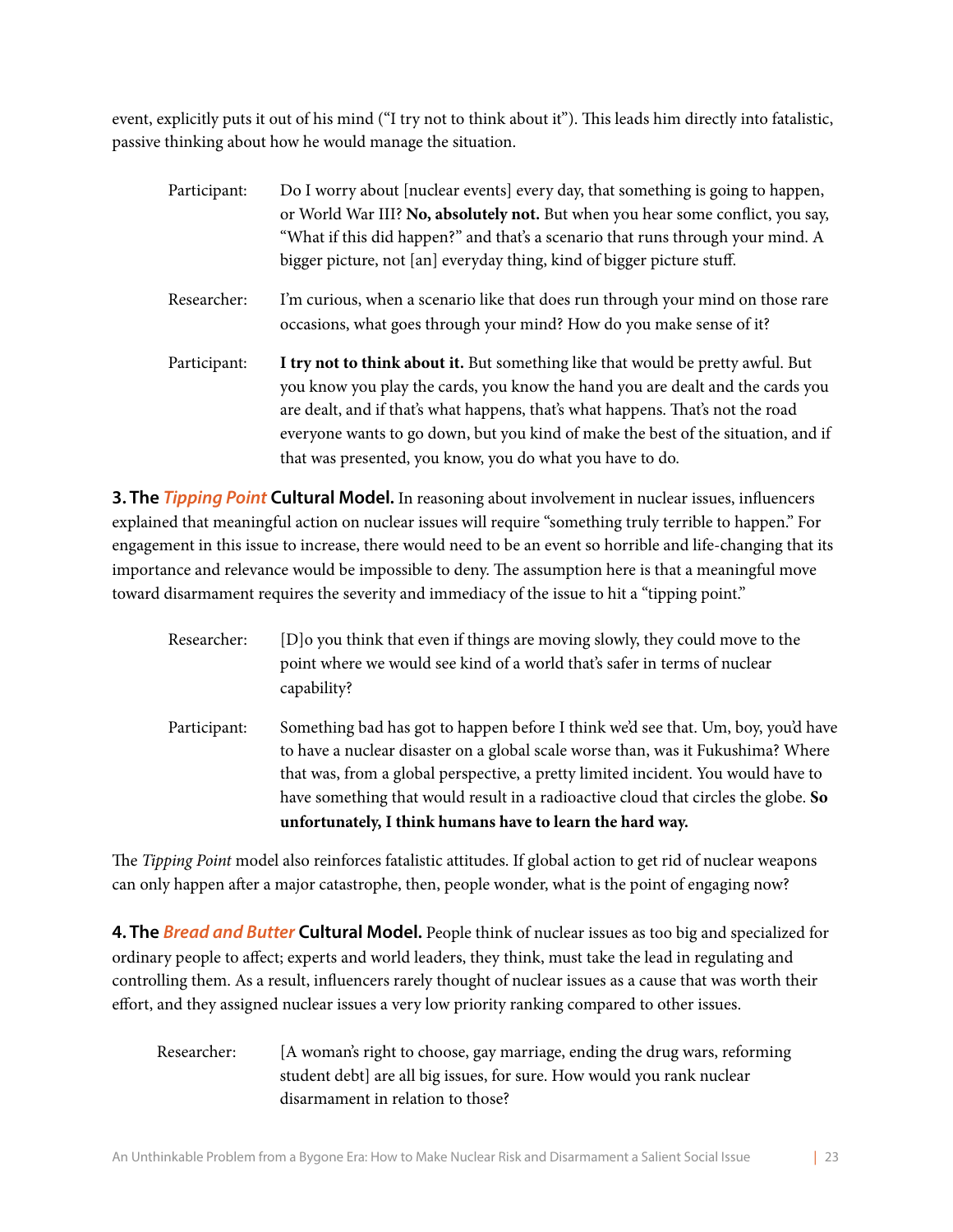| Participant: | [Laughter]                                                                                                                                                                                                                                                                                                              |
|--------------|-------------------------------------------------------------------------------------------------------------------------------------------------------------------------------------------------------------------------------------------------------------------------------------------------------------------------|
| Researcher:  | I can guess your answer, but—                                                                                                                                                                                                                                                                                           |
| Participant: | So, if I rank all of those in rank of importance of 1 through 5, then put nuclear<br>disarmament at 20.                                                                                                                                                                                                                 |
|              |                                                                                                                                                                                                                                                                                                                         |
| Researcher:  | So, compared to these issues of education and technology, how would you rank<br>nuclear disarmament in importance?                                                                                                                                                                                                      |
| Participant: | I guess I'd rank it somewhere lower, because I think it's already trending the<br>right way. I feel like we can leave it alone, and it'll end up in a good place. I<br>don't think we can leave global education and information proliferation alone.<br>That's not happening quickly enough. It needs some world help. |

Influencers give nuclear issues a low rank for reasons related to the cultural models discussed above. They also believe that their energy is best spent on "bread-and-butter" issues where their involvement stands a chance of changing outcomes. They assumed that their energy and influence is best used on issues that affect people's everyday lives in tangible ways and where there are clear steps they can take to make a difference. This latter assumption is explicit in the following excerpt.

Participant: I guess the difference is that the other issues I feel that I can contribute to. **Nuclear disarmament is so far outside of what I feel I can infuence.** And I'm sure if I were more educated on the topic, I could give a different answer. Uh, but for me, you know, the environment is really the top priority.

**Recommendation: Communicators must frame disarmament as a current issue across communications.** People have a strong tendency to situate the danger of nuclear war and, in turn, of nuclear disarmament, as a cause that has lost its relevance. Communicators must fnd ways to position these issues as *current* and contemporary. This will likely require explaining that the threat of conventional nuclear war has not disappeared and helping people see how disarmament would actually work in today's world. Outlining the innovative steps that are possible *today* will help people see nuclear disarmament as a real option today. Communicators should avoid historic examples or messages that look back in time or chart the course of nuclear issues through history to prevent inadvertent activation of this way of thinking.

**Recommendation: Communicators should place a high priority on building a sense of urgency and efficacy around nuclear issues. Tey must communicate that these issues are pressing, but solvable, problems.** There are multiple cultural models that come together to structure and reinforce disengagement*.* Tis lack of engagement does not appear to result from a lack of awareness. Rather, it appears to be caused by a lack of interest and low levels of personal efficacy. Communicators, therefore, need to take a two-pronged approach: They need to help people see the urgency of this set of issues and, at the same time, foster the belief that involvement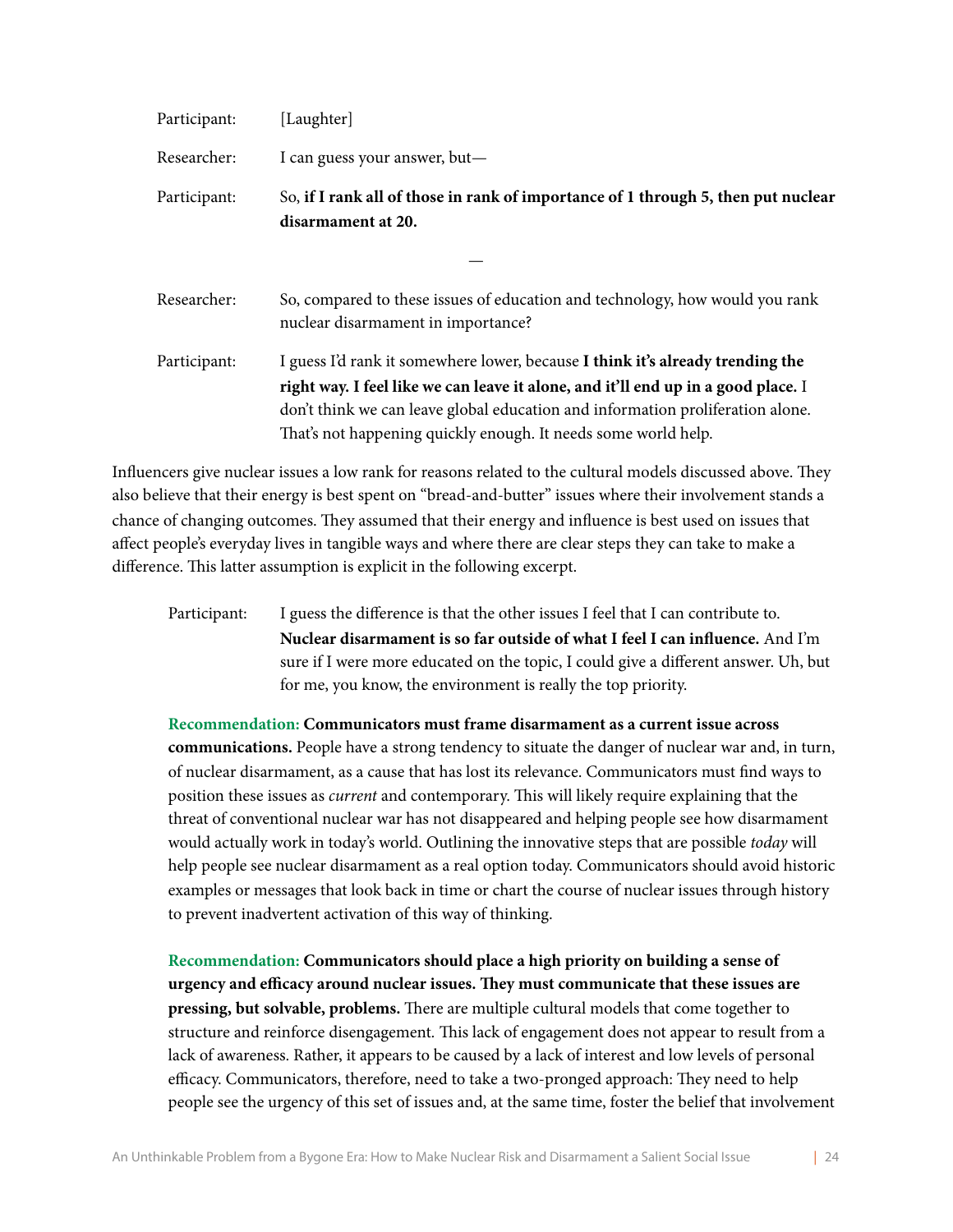can lead to serious change. Further research is needed to fully understand how to make the dangers of nuclear weapons real and tangible without triggering psychological distancing. In addition, they must lay out clear action steps—pathways for engagement that help people recognize that public action on this issue *is* possible and that it *can* make a difference.

 $\overline{\phantom{a}}$ 

This research shows that influencers are ready and willing to take on many of the most complex and overwhelming challenges of our time—issues like income inequality, equity in education, and climate change. Yet they are unmotivated to take up the cause of nuclear disarmament. This unwillingness is a natural extension of the cultural models discussed in this research. Without major shifs in how infuencers understand nuclear issues, it will be difficult to encourage them to take up this cause.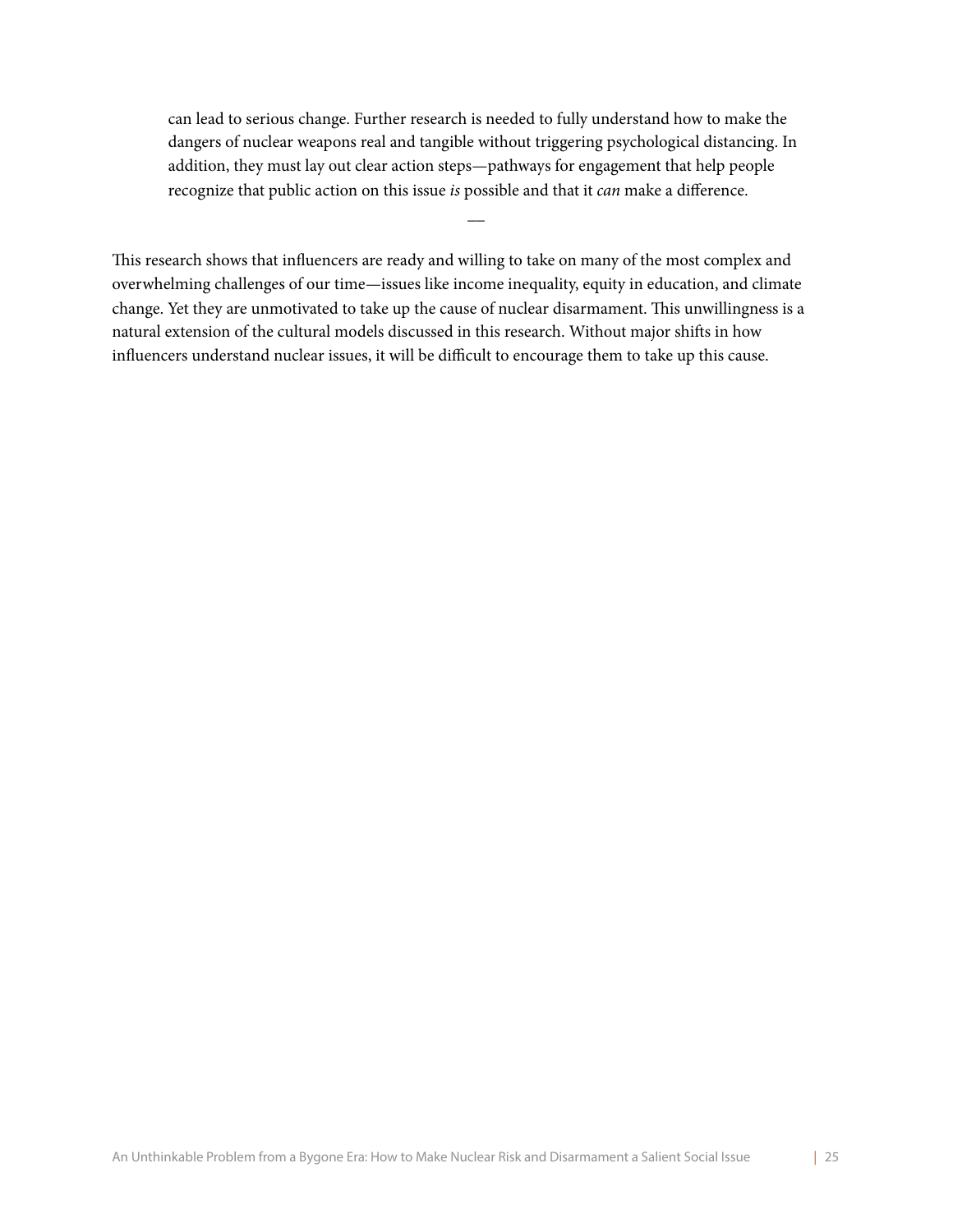# <span id="page-25-0"></span>IV. An Emerging Framing Strategy and Questions for Future Research

The research described here yields a set of implications and recommendations for those communicating on nuclear issues. It also generates specifc questions that must be empirically tested in order to create a more comprehensive strategy for building public demand for nuclear disarmament and driving the willingness of infuencers to engage on these issues.

We end with a distillation of the initial recommendations that emerge from this research and the most pressing questions that communications research must answer. It is important to note that, as is evident in the questions that follow, these strategies require additional testing.

- **Avoid description; develop explanation.** Communicators need to go beyond describing the problem and explain *why* nuclear disarmament is an important issue and *how* solutions can improve outcomes.
- **Avoid problem-based messaging; focus on solutions.** While communicators should not give up on communicating the problem posed by nuclear issues, they should focus on developing strong solutions messages. People need to be able see this issue as both urgent and solvable.
- **Avoid assigning responsibility exclusively to government and state actors, and instead build the case for public responsibility and the need for wide engagement.** Responsibility on nuclear issues is easy to assign to government. But such assignments allow people to easily push these issues out of mind and disengage. Turning nuclear issues into public issues will require that people have a more robust and detailed understanding of their responsibility and role in addressing these issues.
- **Avoid history and the past; make nuclear issues current issues.** Forward-facing values such as innovation and progress hold particular promise in overcoming one of the main impediments to engagement: people's sense that nuclear concerns ended with the Cold War.
- **Avoid the trap of framing individual leaders as maniacs and irrational agents; instead, communicate that nation-states are part of an international system with rules and regulations and where rationality drives action.**
- **Avoid crisis and disaster talk; foster efficacy through pragmatism.** As with other social issues, overusing a crisis frame increases fatalistic attitudes and nurtures "crisis fatigue."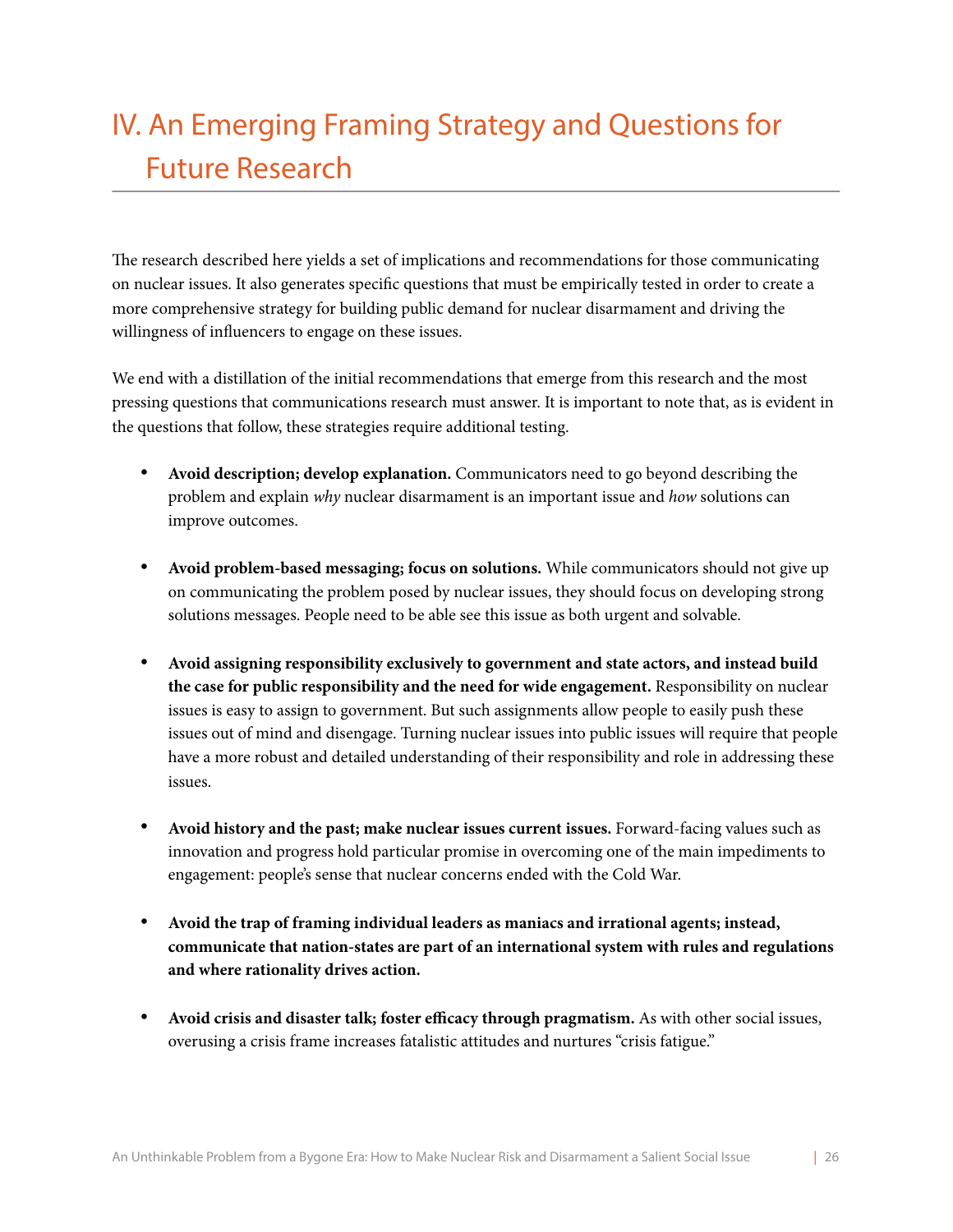• **Avoid leading with total disarmament; open the door with a conversation about weapons.**  People's unwillingness to envision complete disarmament suggests that, despite the importance of this goal, beginning conversations with this idea will shut down thinking and prevent engagement with messages and the nuclear issue more generally. Consider opening the door with discussions about the importance of and our ability to reduce nuclear weapons, and then progress to discussions of complete disarmament.

The following questions emerge directly from the cultural models research. Conducting empirical work to answer these questions is an important next step in developing a comprehensive and effective communications strategy.

- 1. **Does focusing on the "danger" of nuclear weapons and energy backfre by reinforcing fatalism and undermining engagement?** People already recognize that nuclear weapons and energy are dangerous, and the typical responses to this are either despair or avoidance and denial. Messages that focus on the devastating effects of nuclear events may simply reinforce these responses.
- 2. **Does talk of "rogue" regimes and actors increase fatalism and undermine engagement?**  Because the public thinks of "rogue" actors as irrational and incomprehensible, triggering this way of thinking in conversations about nuclear threat is highly likely to reinforce fatalism. Afer all, how can maniacs be managed? This language lowers people's concern about the issue, since it reinforces the assumption that nuclear threats only arise from rare and exceptional outliers in the state system.
- 3. **Does talking about incentives and motivations help people think constructively about solutions?** Focusing on the motivations and interests of relevant parties should suppress unproductive thinking about "crazy" people and help people reason constructively about how possible solutions might achieve disarmament by engaging key actors.
- 4. **Do frames that highlight the moment of launching nuclear weapons (e.g., "pressing the button") make it hard for people to understand solutions?** The focus on the instantaneous decision is likely to divert attention from both the everyday harm caused by nuclear weapons (e.g., deteriorating weapons, toxic waste) and the ability of systems and policies to protect against risk.
- 5. **Does explaining how institutions might help coordinate disarmament shif perceptions of the feasibility of disarmament?** Providing people with a concrete understanding of the types of steps that can be taken should help people see that disarmament is viable and should shif thinking into a problem-solving mode.
- 6. **Do explicit assertions that nuclear weapons are not deterrents change public thinking?** People are likely to resist such assertions given the existence of a strong, consistent, and deep model of deterrence, which is reinforced by common use of the *Nuclear Weapons as Guns* model.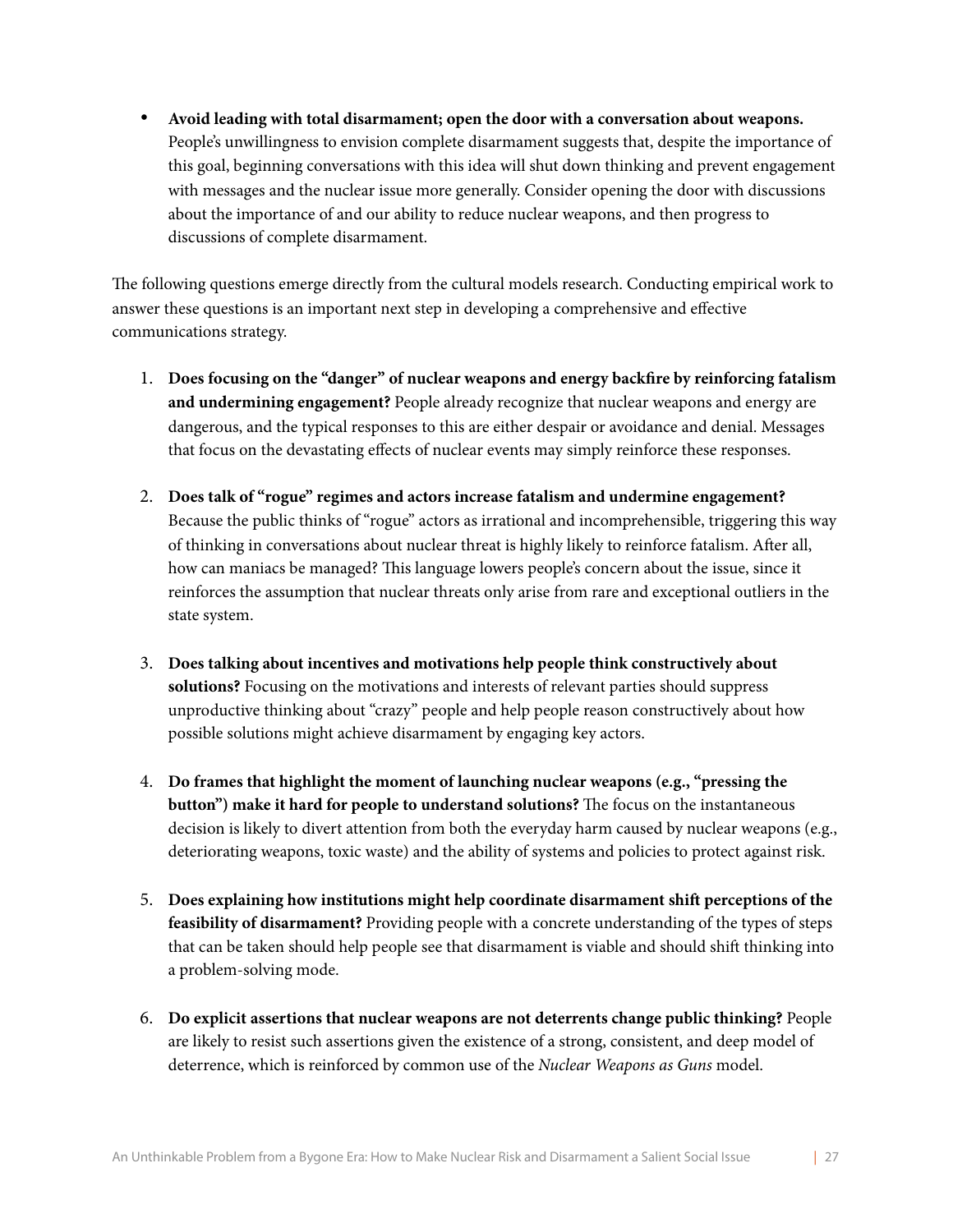- 7. **Does explaining how disarmament will improve safety and security increase support for disarmament?** Tis could help people overcome the assumption, grounded in the *Deterrence*  model, that disarmament would undermine security and is thus unwise.
- 8. **Does framing nuclear disarmament as a current issue and linking it with progress help counter fatalism?** Countering the widespread assumption that we cannot "turn back the clock" on nuclear proliferation will require positioning the issue in the present and helping people see the possibility of new, innovative ways of addressing it.
- 9. **Does reframing nuclear disarmament as a "bread-and-butter" issue help generate engagement?** Identifying effective ways to help people see the signifcance of nuclear weapons and practical steps they can take to mitigate nuclear threats will generate infuencers' engagement.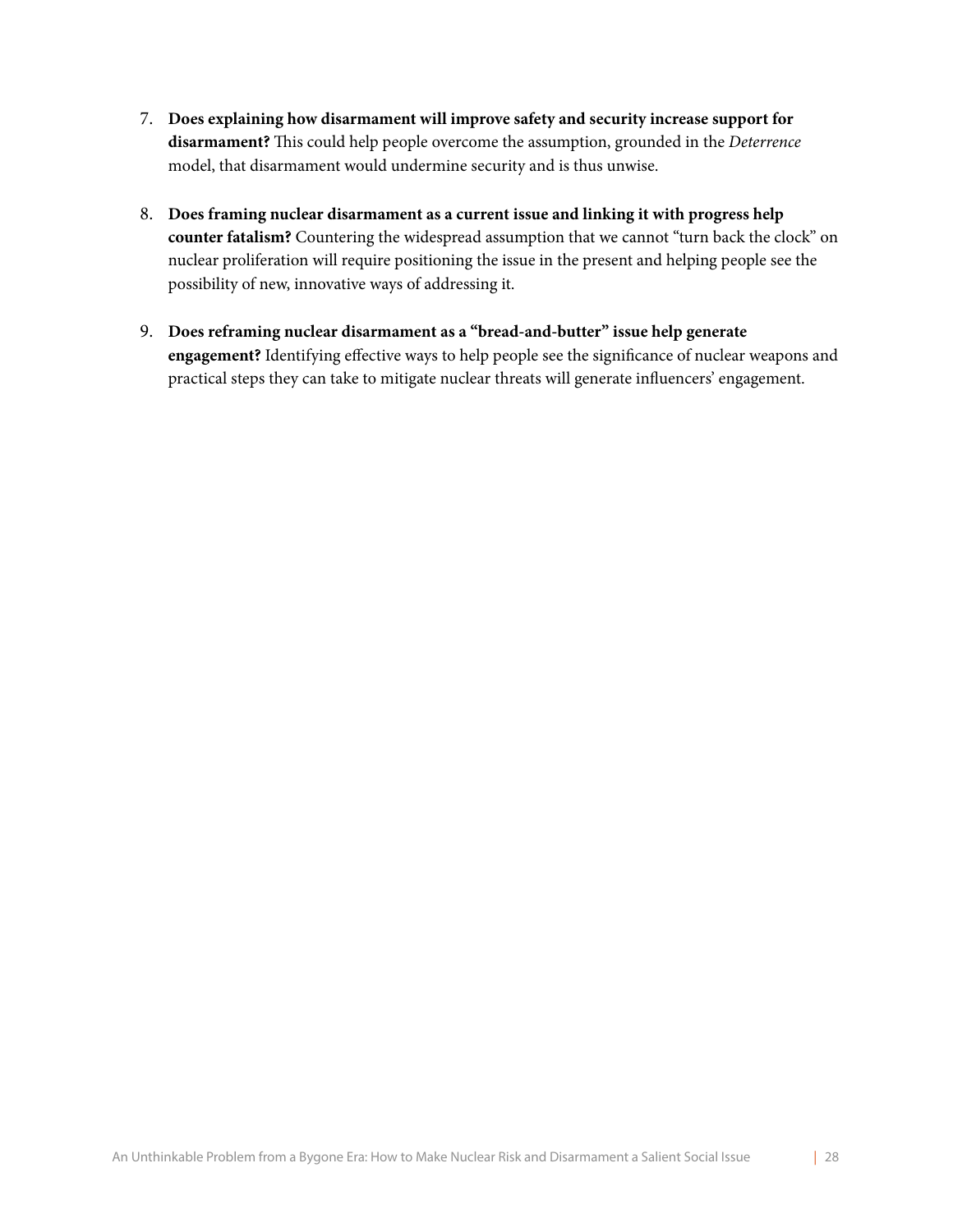## <span id="page-28-0"></span>V. Conclusion

The public does not consider nuclear disarmament a pressing social concern. People are alternately disinterested, scared, in denial, and fatalistic about the threats nuclear weapons pose in today's world. Proponents of nuclear disarmament must overcome these challenges if they are to raise the salience of this issue. The good news: There is a clear path forward.

The recommendations and questions that emerge from this research provide the contours of an initial strategy to more effectively engage the public and involve infuencers in this important cause, and they offer a clear starting point for future research. Empirical prescriptive framing research can develop and test specifc framing tools to generate greater understanding of nuclear issues, increase concern, boost public support for possible solutions, and motivate people to take action to advance the cause and come up with new solutions.

Nuclear issues are not of the past. They are very much of the present and the future, and they deserve the full attention of creative and infuential activists. Changing the story we tell about them will enable us to take the frst step toward reinvigorating the public's commitment to a safe and secure world.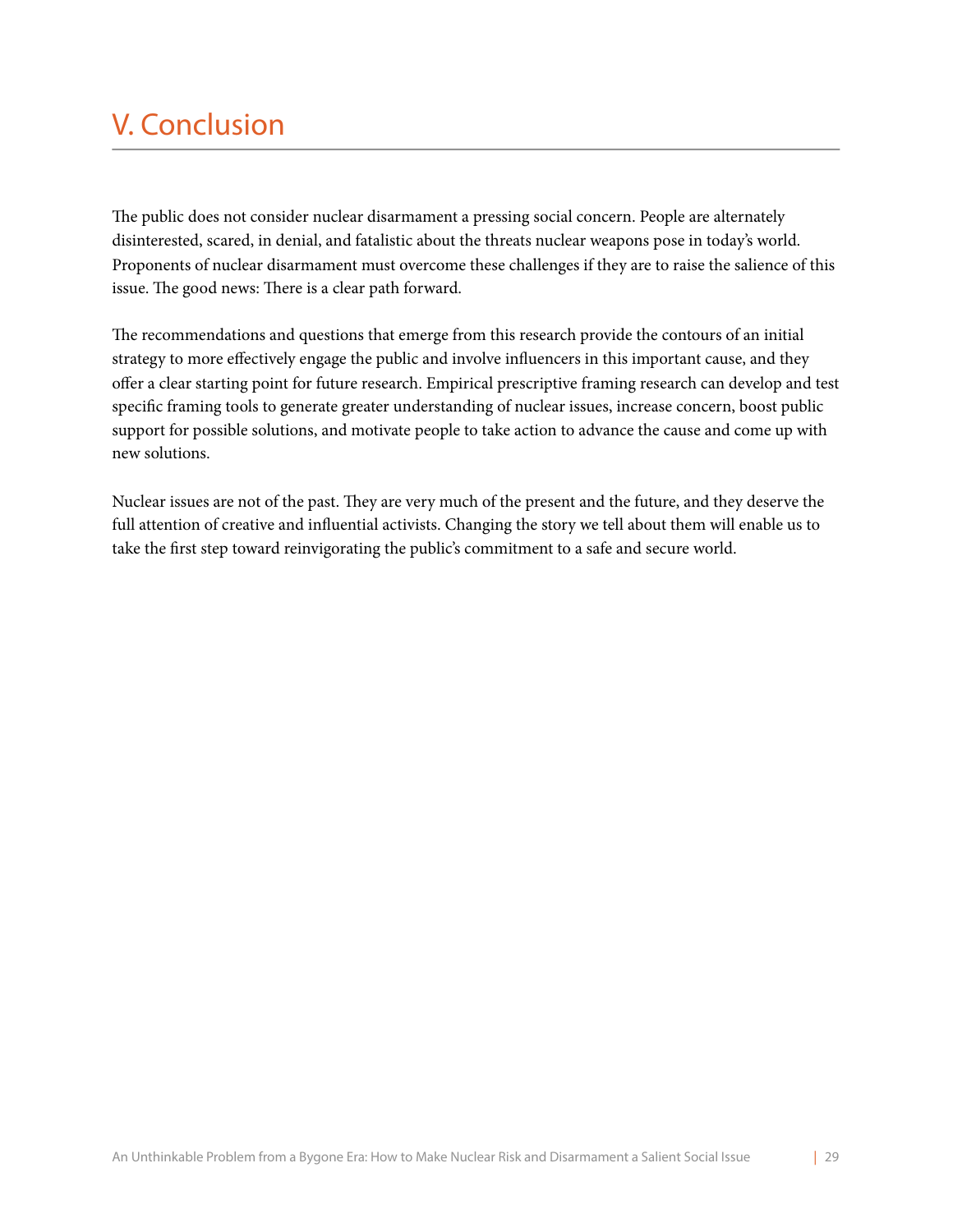

### <span id="page-29-0"></span>About the FrameWorks Institute

The FrameWorks Institute is an independent nonprofit organization founded in 1999 to advance sciencebased communications research and practice. FrameWorks conducts original, multi-method research to identify the communications strategies that will advance public understanding of social problems and improve public support for remedial policies. FrameWorks' work also includes teaching the nonproft sector how to apply these science-based communications strategies in their work for social change. FrameWorks publishes its research and recommendations, as well as toolkits and other products for the nonproft sector, at [www.frameworksinstitute.org](http://www.frameworksinstitute.org).

All rights reserved. No part of this publication may be reproduced, stored in a retrieval system, or transmitted, in any form or by any means, electronic, mechanical, photocopying, recording, or otherwise, without the prior permission of FrameWorks.

 Please follow standard APA rules for citation, with FrameWorks Institute as publisher: Fond, M., Volmert, A., Kendall-Taylor, N., & Morgan, P. S. (2016). *An Unthinkable Problem from a Bygone Era: How to Make Nuclear Risk and Disarmament a Salient Social Issue. A FrameWorks Strategic Cultural Models Report.* Washington, DC: FrameWorks Institute.

© FrameWorks Institute 2016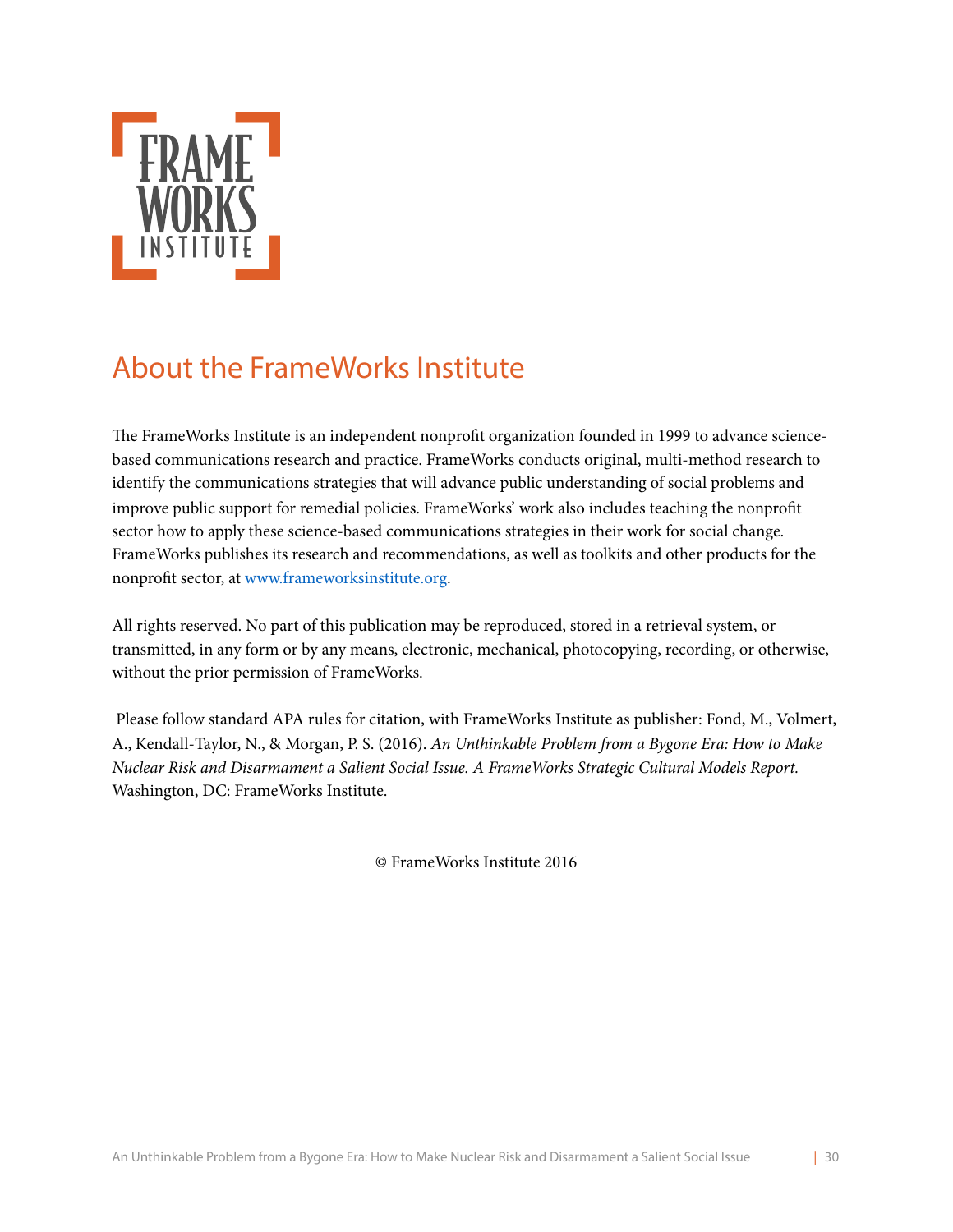### <span id="page-30-0"></span>Endnotes

<span id="page-30-1"></span><sup>1</sup> On cultural models, see Quinn, N., & Holland, D. (1987). Culture and cognition. In D. Holland & N. Quinn (Eds.), *Cultural models in language and thought* (pp. 3–40). Cambridge: Cambridge University Press. The cultural-cognitive perspective of this report is intended as a complement to the years of historical research, political analysis, and cultural criticism that have illuminated many aspects of this important issue (see, e.g., Ward Wilson's important work on understanding disengagement over time).

<span id="page-30-2"></span><sup>2</sup> See Polsby, N., & Wildavsky, A. (1988). *Presidential elections* (7th ed.). New York, NY: The Free Press; Iyengar, S. (1991). *Is anyone responsible? How television frames political issues.* Chicago, IL: University of Chicago Press.

<span id="page-30-3"></span>3 See, for example: Bostrom, M. (2005). *Educating, not advocating: An analysis of qualitative research exploring public and policymaker views of early childhood policy: Arizona case study.* Washington, DC: FrameWorks Institute.

<span id="page-30-4"></span>4 See Quinn, N. (Ed.). (2005). *Finding culture in talk: A collection of methods*. New York, NY: Palgrave Macmillan.

<span id="page-30-5"></span>5 See, for a useful introduction: Corbin, J., & Strauss, A. (2014). *Basics of qualitative research: Techniques and procedures for developing grounded theory*. Sage.

<span id="page-30-6"></span><sup>6</sup> The excerpts included in this report have been lightly edited to improve readability. Researchers worked with the original, verbatim transcripts. Also, it is important to note that the excerpts included here are intended simply to help illustrate the cultural models discussed—the analysis was conducted based on hundreds of pages of interview data, including thousands of utterances. Cultural models were determined based on evidence across this large set of data not a single quote.

<span id="page-30-7"></span>7 On this point, our research dovetails cleanly with Ward Wilson's argument ("Why are there no big nuke protests?") that emphasizing dangers is likely to be an ineffective strategy to pursue.

<span id="page-30-8"></span>8 In the interviews, participants were asked about both nuclear "energy" and nuclear "power." Generally, participants understood "power" and "energy" to mean the same thing: a resource that facilitates modern life.

<span id="page-30-9"></span>9 See, e.g., FrameWorks' work on climate change: Volmert, A., Baran, M., Kendall-Taylor, N., Lindland, E., Haydon, A., Arvizu, S., & Bunten, A. (2013). *"Just the Earth doing its own thing": Mapping the gaps between expert and public understandings of oceans and climate change.* Washington, DC: FrameWorks Institute.

<span id="page-30-10"></span> $10$  In other words, the ability to avoid the skepticism that is so problematic on myriad other social issues (e.g., climate change) is an advantage.

<span id="page-30-11"></span><sup>11</sup> FrameWorks' research has, for example, found strong *Us vs. Them* patterns in public thinking about immigrants, older people, and stigmatized populations (e.g., people suffering from addictions, mental health issues, etc.). In addition, a 2009 report produced by the Topos Partnership for the Union of Concerned Scientists (*From asset to liability: Developing a Message Strategy on Nuclear Weapons)* similarly found *Us vs.* T*em* thinking to be strongly active in the public's understanding of nuclear issues.

<span id="page-30-12"></span>12 See FrameWorks' work on government, e.g., Davey, L. & Bales, S. (2010). *How to talk about budgets and taxes: A FrameWorks message memo*. Washington, DC: FrameWorks Institute; Aubrun, A., & Grady, J. (2004). *Mind and monolith: Findings from cognitive interviews about government.* Washington, DC: FrameWorks Institute.

<span id="page-30-13"></span><sup>13</sup> FrameWorks' research has documented this pattern of thinking across multiple issue areas.

<span id="page-30-14"></span><sup>14</sup> Although some participants thought that having nuclear weapons for protection makes sense, see also the *Deterrence* cultural model, which structures thinking on this topic.

<span id="page-30-15"></span><sup>15</sup> The public's fatalism has been noted in other work on nuclear issues. See, e.g., Wilson, W. (2013). *Five myths about nuclear weapons.* New York: Mariner.